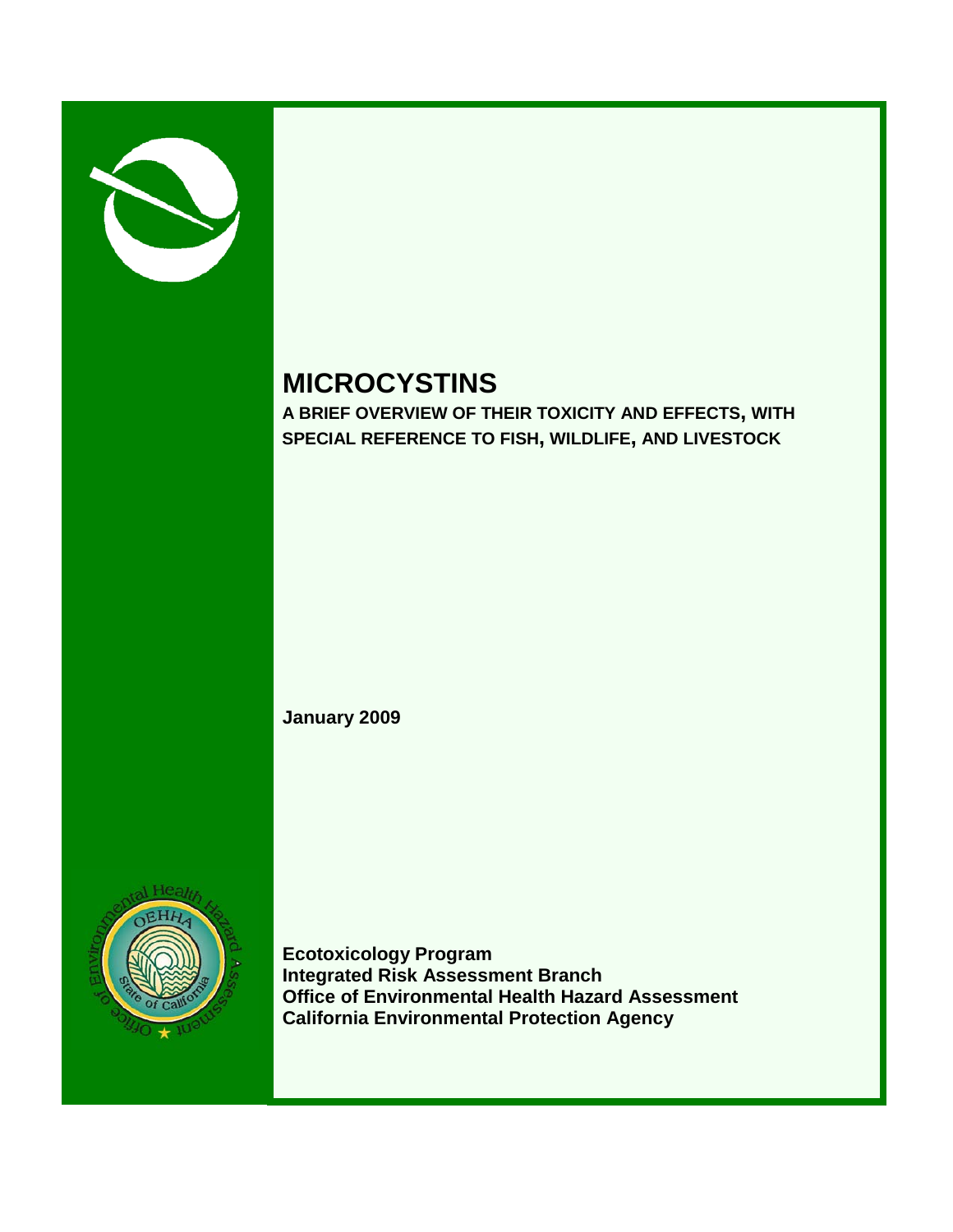Intentionally left blank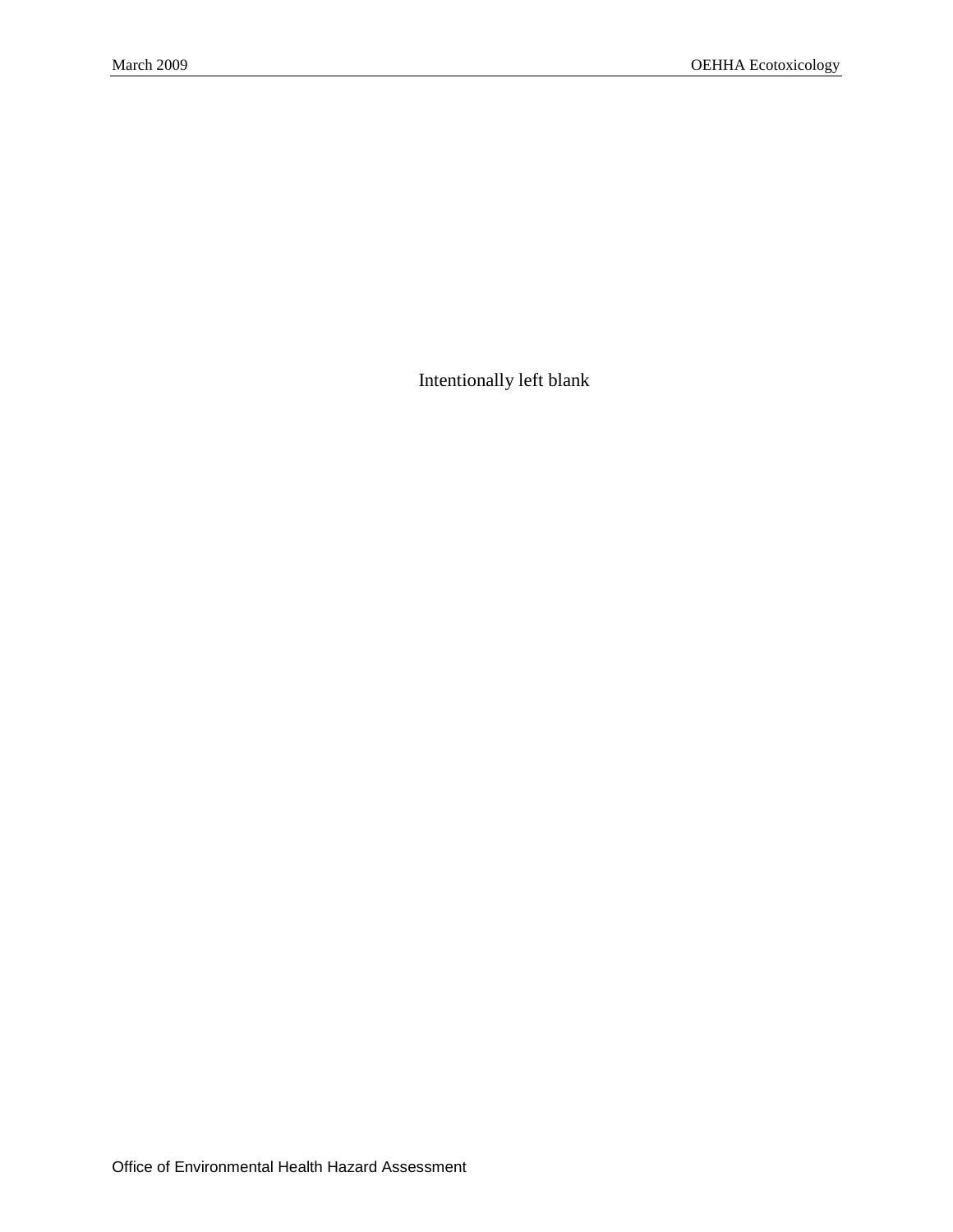## **Microcystins: A brief overview of their toxicity and effects, with special reference to fish, wildlife, and livestock**

**January, 2009**

#### **Prepared by:**

*Integrated Risk Assessment Branch Office of Environmental Health Hazard Assessment California Environmental Protection Agency*

#### **Authors:**

Ned Butler, Ph.D. James C. Carlisle, D.V.M. Regina Linville, Ph.D. Barbara Washburn, Ph.D.

#### **Prepared for:**

*Department of Water Resources Resources Agency*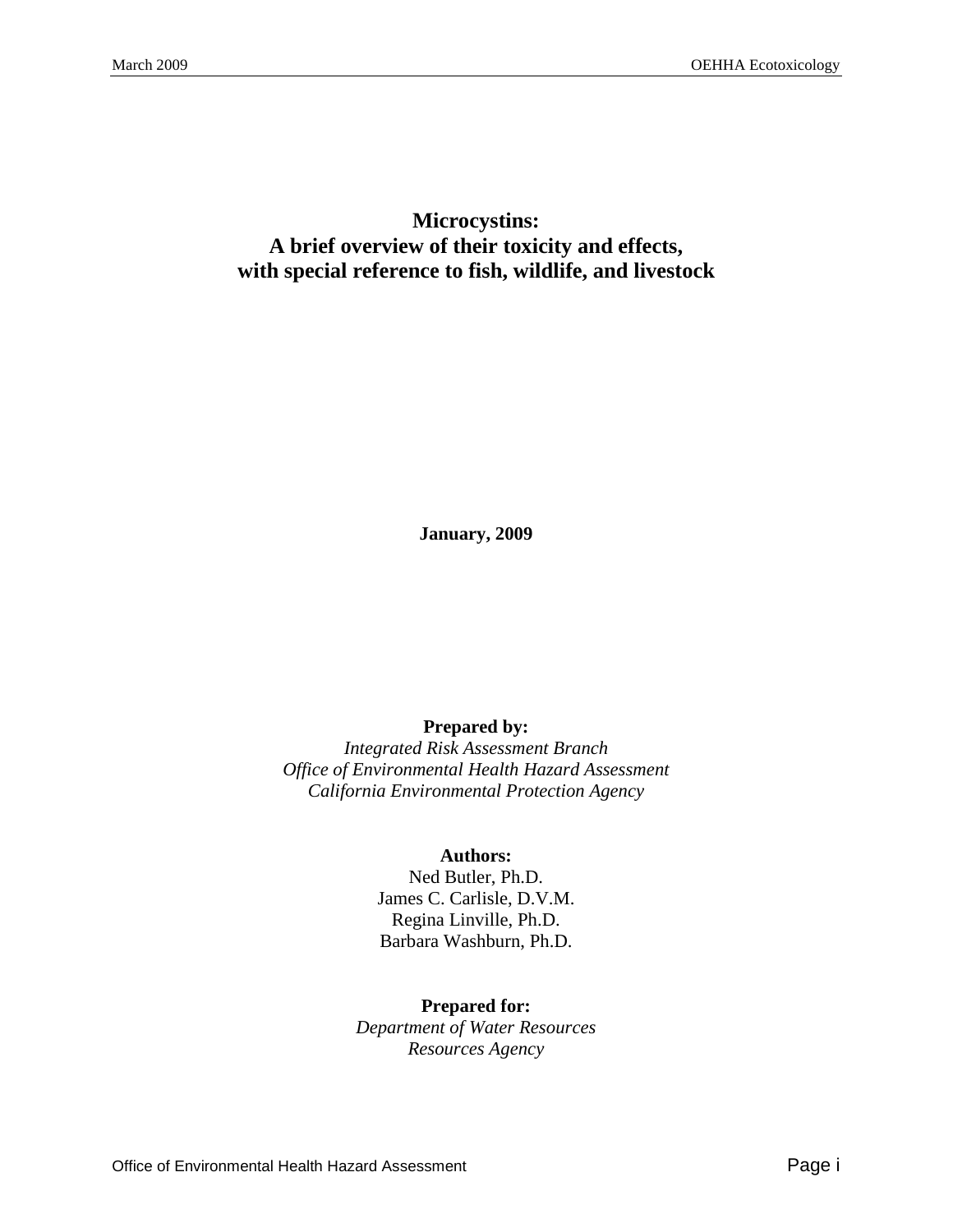Intentionally left blank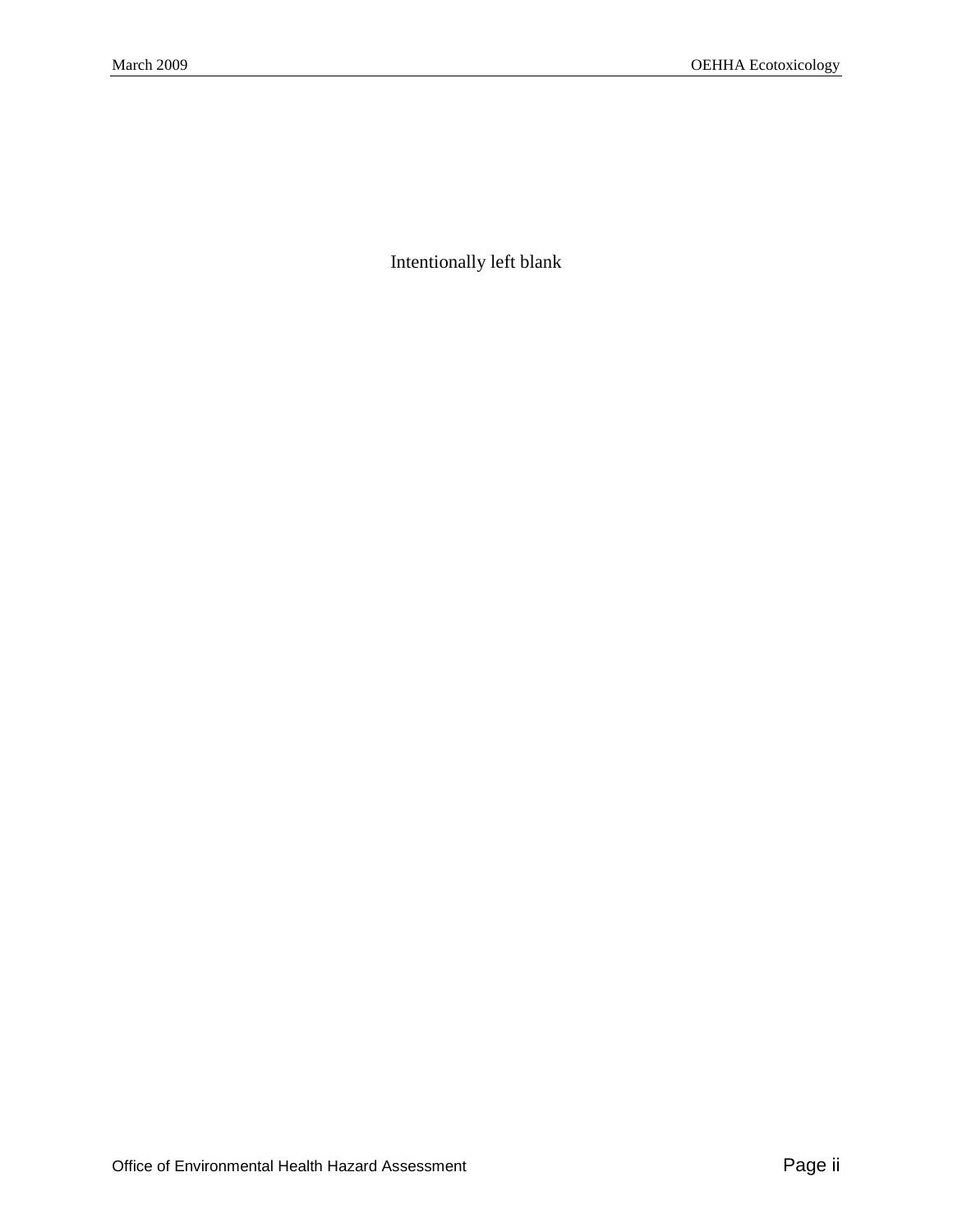#### **Introduction**

Cyanobacteria, also known as blue-green algae, are a family of single-celled algae that proliferate in water bodies such as ponds, lakes, reservoirs, and slow-moving streams when the water is warm and nutrients are available. Many cyanobacteria species produce a group of toxins known as microcystins, some of which are toxic. The species most commonly associated with microcystin production is *Microcystis aeruginosa* [1]. Upon ingestion, toxic microcystins are actively absorbed by fish, birds and mammals. Microcystin primarily affects the liver, causing minor to widespread damage, depending on the amount of toxin absorbed. People swimming, waterskiing, or boating in contaminated water can be exposed to microcytins. Microcystins may also accumulate in fish that are caught and eaten by people. Finally, pets and livestock have died after drinking water contaminated with microcystins.

Microcystins have been measured in several water bodies in California including the Salton Sea [2], the Klamath River and its reservoirs [3, 4], several lakes in southern California (Lake Mathews, Lake Skinner, Diamond Valley Lake, and Lake Perris) [5] and the delta region above San Francisco Bay up into the Sacramento and San Joaquin Rivers [6, 7]. In some areas, microcystin concentrations have reached high levels, although the amount can vary drastically between water bodies and times of the year. In California, one dog death has been attributed to microcystin poisoning [8]. Cattle and wildlife mortalities have been linked to microcystin poisoning in other areas [9]. While there have been impacts on human health, no human deaths from ingestion of microcystins have been reported in the scientific literature. In this report, an emphasis is placed on the effects of microcystins in fish, wildlife and livestock.

#### **Chemistry of Microcystin**

Microcystins are cyclic peptides, containing seven amino acids. They are the most numerous of the cyanotoxins, comprising over 80 analogs. Figure 1 shows the general structure shared by all microcystins. The seven amino acids are numbered with variable portions shown as  $X$ ,  $Z$ ,  $R^1$  and  $R^2$ .



Figure 1. General structure of microcystins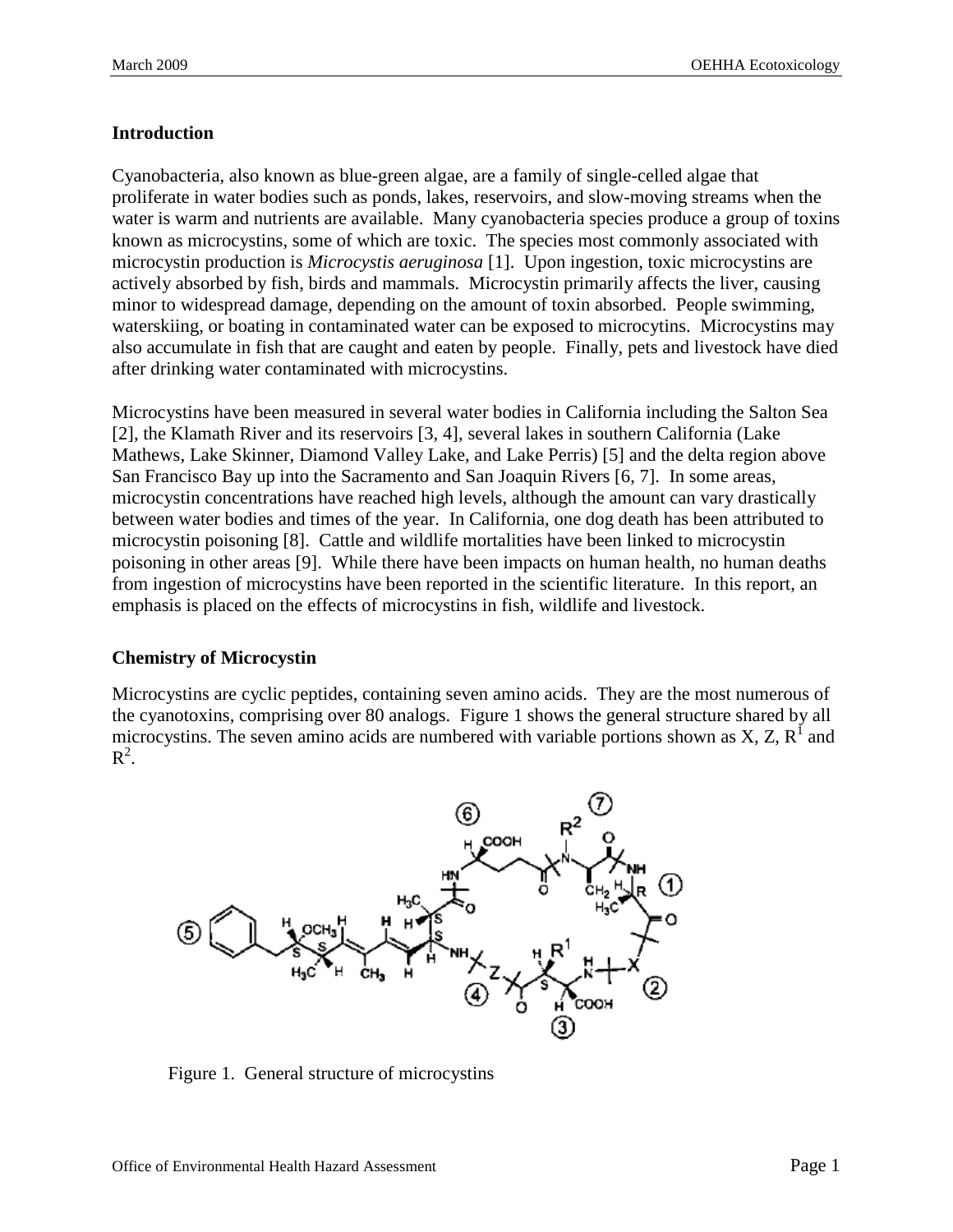The four microcystins that are the subject of this review have different amino acids in the X and Z positions in the Figure 1, but are otherwise identical [both  $R^1$  and  $R^2$  are methyl groups]. Microcystins are named using the one letter abbreviation for the amino acids substituted at the X and Z positions, respectively. The table below shows the amino acids that would appear in the structure above for the named microcystins.

| <b>Name</b>    | <b>X-position Amino</b><br><b>Acid</b> | <b>Z-position Amino</b><br><b>Acid</b> | <b>Molecular</b><br>Weight |  |
|----------------|----------------------------------------|----------------------------------------|----------------------------|--|
| Microcystin LA | Leucine $(L)$                          | Alanine $(A)$                          | 910.06                     |  |
| Microcystin YR | Tyrosine $(Y)$                         | Arginine $(R)$                         | 1045.19                    |  |
| Microcystin RR | Arginine $(R)$                         | Arginine $(R)$                         | 1038.2                     |  |
| Microcystin LR | Leucine $(L)$                          | Arginine $(R)$                         | 995.17                     |  |

The most extensive toxicological information is available for the microcystin LR congener. However, the LA, RR and YR congeners have similar toxicological effects. The toxic effects of microcystins on animals have been studied with both purified microcystins and unpurified cyanobacterial extracts. In these unpurified cyanobacterial extracts, the microcystins isomers are sometimes inferred by the species of cyanobacteria from which the extracts were prepared.

Microcystins are produced by the cyanobacterial cells. When the algae dies, the cell walls burst, releasing the toxin into the water. Microcystins are extremely stable and resist common chemical breakdown such as hydrolysis or oxidation under conditions found in most natural water bodies. These toxins can break down slowly at high temperature (40  $^{\circ}$ C or 104  $^{\circ}$  F) at either very low  $(\leq 1)$  or high  $(\geq 9)$  pH [10]. The half-life, the time it takes for one-half of the toxin to degrade, at pH 1 and 40  $\rm{^oC}$  is 3 weeks; at typical ambient conditions half-life is 10 weeks. Microcystins break down slowly in full sunlight especially when water-soluble pigments are present [11]. Although microcystins can be broken down by some bacterial proteases, in many circumstances these bacteria are not present so the toxin persists for months or even years once released into cooler, dark, natural water bodies [12-15]. Microcystins can even persist after boiling, indicating that cooking is not sufficient to destroy the toxins [1].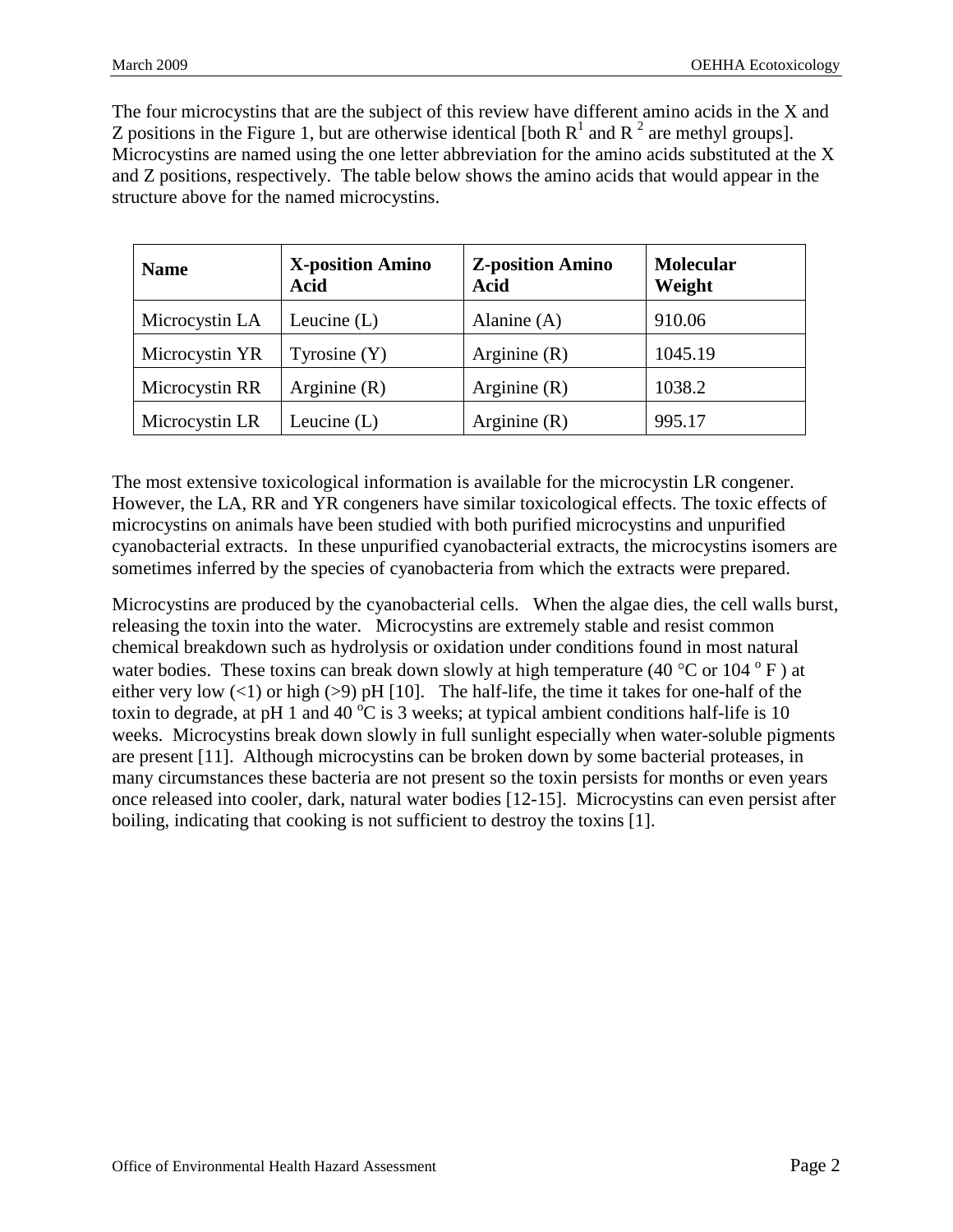## **I. Toxicology of Microcystins**

## **A. Human Mortality and Morbidity**

Although no reports of human deaths occurring from the ingestion of microcystins could be found, there are numerous reports of a variety of health effects after exposure to cyanotoxins in drinking water or from swimming in water in which cyanobacteria were present. The most common sign of human poisoning with microcystins is liver damage [16]. In 1999, the World Health Organization (WHO) convened a panel of international experts and produced what remains the most comprehensive review in the field. "In comparing the available indications of hazards from cyanotoxins with other water-related health hazards, it is conspicuous that cyanotoxins have caused numerous fatal poisonings of livestock and wildlife, but no human fatalities due to oral uptake have been documented". [1]

In February 1996, 116 of 131 patients in Caruaru, Brazil experienced visual disturbances, nausea, vomiting, and muscle weakness following routine dialysis. One hundred of those affected then developed acute liver failure and 52 eventually died from symptoms of what is now called "Caruaru Syndrome" [17]. The cause of this syndrome was determined to be cyanotoxins from reservoir water that had not been treated, filtered, or chlorinated [16]. Microcystins were found in the water as well as the blood and livers of the patients. A related cyanobacterial toxin, cylindrospermopsin, was also found in the water.

## **B. Liver Toxicity**

Microcystins in general are liver toxins. Most of the understanding about the toxicity of microcystins is based on studies with mice and rats that received intra-peritoneal (IP) injections of microcystin LR, i.e. injections directly into the abdominal cavity. In these studies the injection of microcystins caused death within a few hours. Early manifestations of liver damage include an increase in serum of liver enzymes, a sign of liver cell death, and increased liver weight. Liver damage and cell death can be seen microscopically as soon as 20 minutes following injection of a lethal dose of microcystin LR. Within an hour, the liver cells (hepatocytes) die, losing their connection to each other and disrupting the normal architecture of the liver [18, 19]. For example, two mice given oral doses of 16.8 and 20 mg/kg were dead within 160 minutes [20].

Microcystins inhibit a class of enzymes known as protein phosphatases. This enzyme removes phosphate from a protein, a common step in many biochemical pathways. This inhibition, with subsequent build up of phosphorylated proteins, is believed to be a mechanism by which microcystins destroy livers. Hepatocytes from animals treated with microcystins appear to die by a process of programmed cell death or cell suicide called apoptosis [21]. Cells undergoing apoptosis disappear in a characteristic fashion, cannibalizing their own cellular organelles [22]. There is some evidence that microcystin LR increases other proteins in pathways leading to apoptosis but this has not been as extensively studied as the inhibition of phosphatases [23]. Microcystins LA, RR and YR inhibit the same phosphatases and induce histological changes in rodent liver similar to microcystin LR [24]. Therefore, the toxicity criteria computed for microcystin LR are also used for microcystins LA, RR and YR.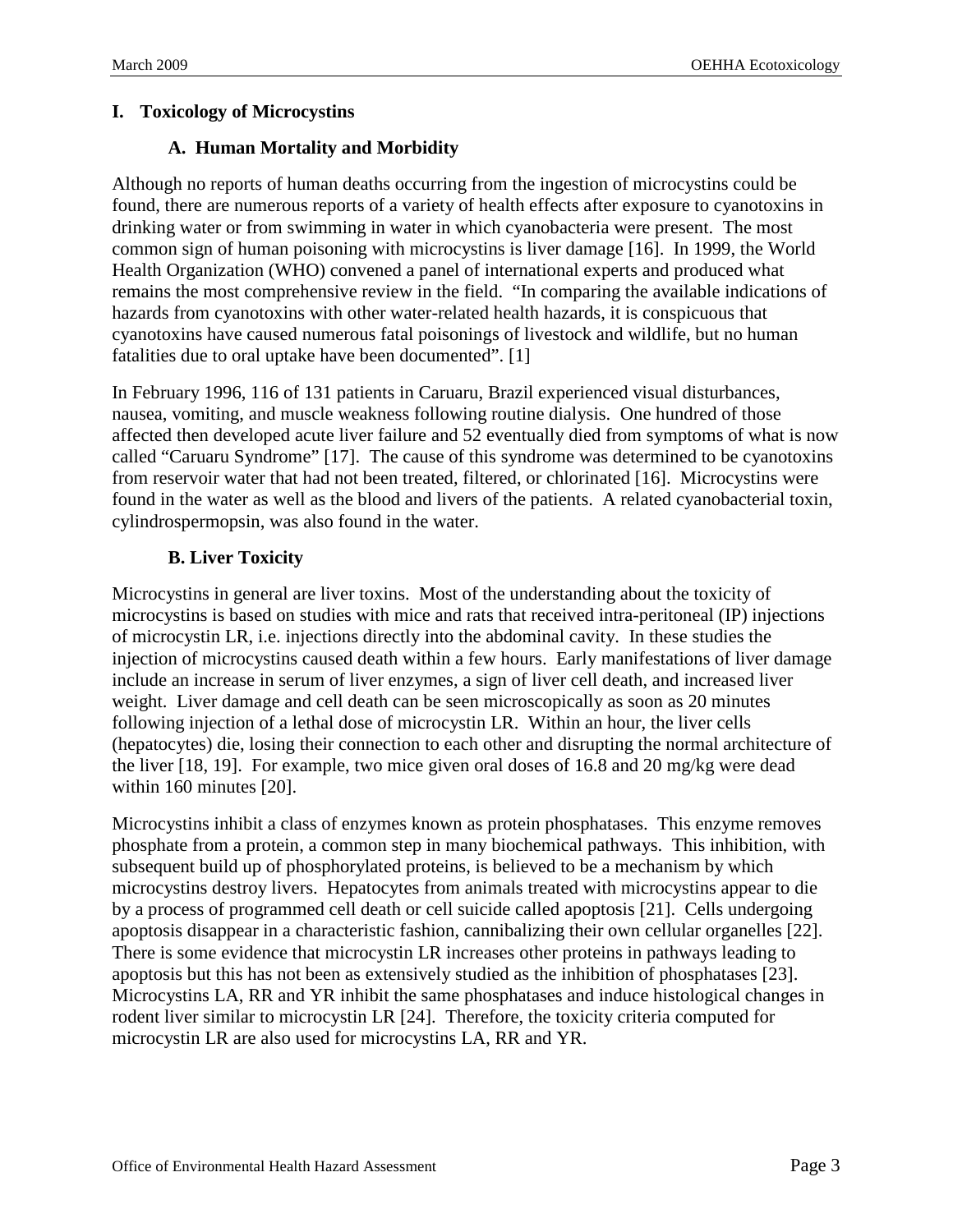## **C. Liver tumor promotion**

Some published studies suggest that microcystins might act as tumor promoters, agents that do not cause cancer, but stimulate the proliferation of cancer cells. In June, 2006, the International Agency for Research on Cancer (IARC), a branch of the WHO, convened a panel of international experts to evaluate the toxicity of *Microcystis* extracts, microcystin LR, and another algal toxin, nodularin [25, 26]. The committee determined that "There is inadequate evidence in experimental animals for the carcinogenicity of *Microcystis* extracts." The committee also found inadequate evidence for microcystin LR to cause cancer in either laboratory animals or humans. The IARC committee concluded that "microcystin LR is possibly carcinogenic to humans," but that "*Microcystis* extracts are not classifiable as to their carcinogenicity to humans," noting that the studies were all short term exposures. In summary, the IARC did not find sufficient evidence to conclude that microcystin extracts cause cancer.

However, while microcystin-LR does not cause cancer, microcystin may stimulate the growth of cancer cells. *Microcystis* extracts in the drinking water increase the number and weight of skin tumors in mice topically treated with the carcinogen dimethylbenzanthracene [27, 28]. A shortterm liver tumor promoter assay was conducted with microcystin LR. Rats treated with diethylnitrosamine develop liver tumors that are preceded by pre-cancerous foci of liver cells that express a number of enzymes atypical for liver. *Microcystis* extracts caused a dosedependent increase in the percentage of the livers with these foci [29]. Interestingly, *Microcystis* extracts decreased duodenal tumors in mice [30].

The National Toxicology Program (NTP), a branch of the National Institutes of Health that oversees animal testing of chemicals or substances, conducts 24-month bioassays in rats and mice to evaluate carcinogenicity. The NTP Web site indicates that they are planning to expose F344 rats to intravenous mixtures of microcystins LA and LR. The results of these studies will not be available until 2011 at the earliest.

## **II. Health-Based Criteria for Safe Exposure to Microcystin**

Prior to the 2006 IARC evaluation, the WHO conducted an evaluation of the Tolerable Daily Intake (TDI) level, based on a non-can.cer endpoint [1]. This value, 0.04 micrograms per kilogram body weight ( $\mu$ g/kg/d), is based on the results of liver toxicity studies in mice [31, 32]. A TDI is the maximum daily dose of microcystins that is considered safe. Using this TDI, WHO also developed a drinking water concentration limit of 1.5 μg/L for microcystin LR. They assumed that a 60 kg (132 lbs.) person drinks two liters of water each day and that 80% of the two liters is from a contaminated source. Their calculation was as follows:

## *0.04 µg microcystin/kg body weight/day x 60 kg person / (2 L water/day x 0.80) = 1.5 μg/L*

The most recent publication [33] cites the 1998 provisional guideline of 1 μg/L based on the above equation and rounded to one significant digit (rounding down to be health-protective). WHO also categorized swimming risk levels as mild, moderate, high, or very high based on the water concentration of microcystins. These water concentrations are related to whether a swimmer, weighing 60 kg and ingesting 100 ml of water, would exceed the TDI.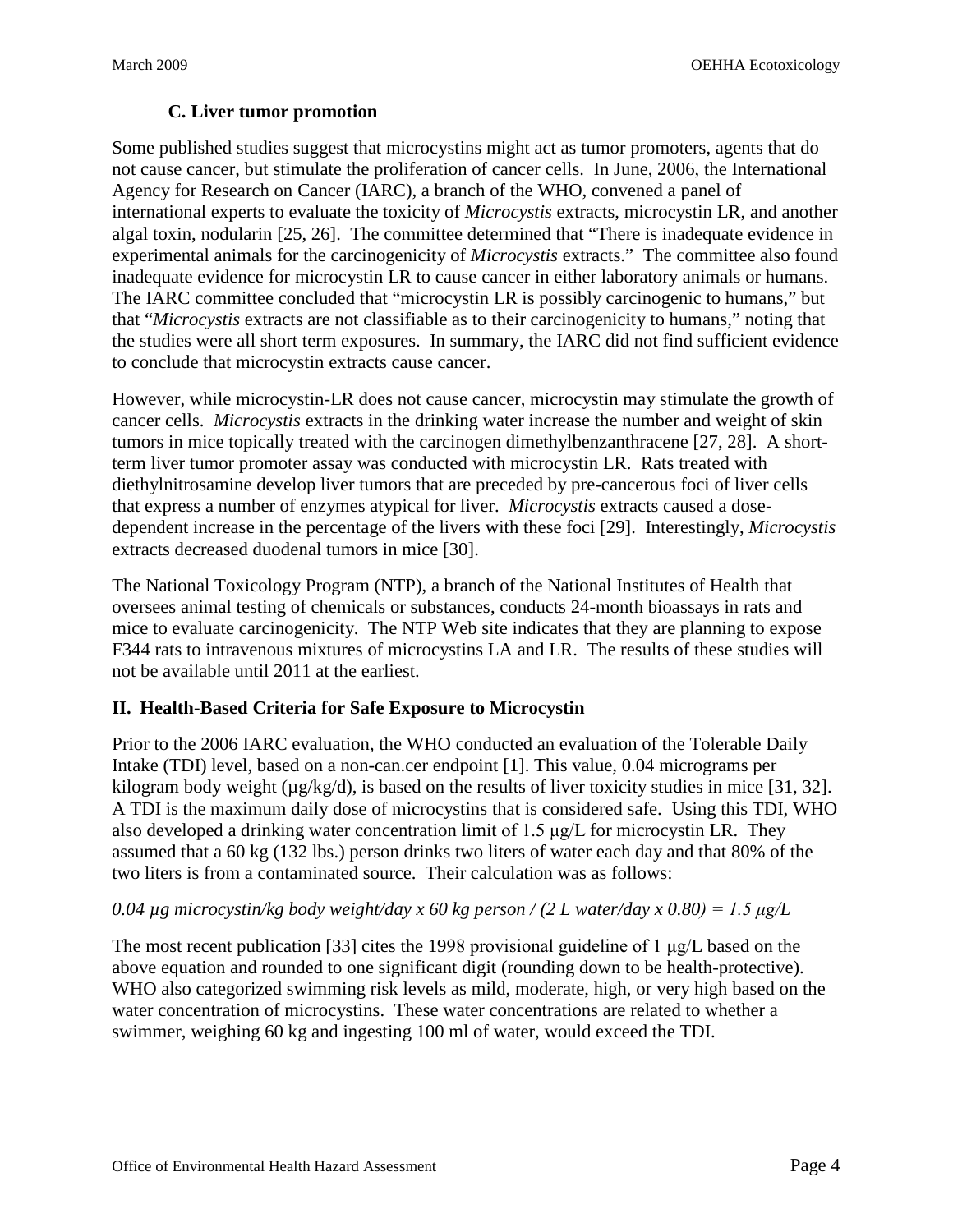## **III. Domestic Animal Poisonings**

The majority of reported cyanotoxin poisonings have occurred in domestic animals that drink freshwater containing cyanobacterial blooms [see reviews by 9, 34-36]. Worldwide, thousands of livestock fatalities and numerous poisonings in dogs have been linked to the ingestion of cyanobacteria [reviewed by 9, 35, 36]. Animal poisonings have even occurred under environmental conditions considered unfavorable to cyanobacteria blooms such as cold lakes with low nutrient levels [37].

In North America, domestic animal poisonings have been linked to blooms of *Microcystis sp.* in California [8], Colorado [38], Georgia [39], Michigan [40], Mississippi [41], Oklahoma [42], Wisconsin [43], and Saskatchewan, Canada [44, 45]. Most of the poisonings were fatal and were associated with visible scum of cyanobacteria. Symptoms of microcystin poisoning in domestic animals include diarrhea, vomiting, weakness and recumbency [8, 9].

Unfortunately, some animals appear to be attracted to cyanobacteria in water and dried crusts of algae on top of the water [reviewed by 35]. Livestock and dogs have been observed to drink infested water while clean water was plainly accessible, and to avidly consume crust and mats [46-49]. Lopez-Rodas and Costas [47] found that mice showed a clear preference for *Microcystis aeruginosa* scum (1,000 and 15,000 cells/ml) over clean drinking water. These mice did not prefer non-cyanobacterial phytoplankton over clean drinking water and did not differentiate between toxic and non-toxic strains of the cyanobacteria. These observations and experiments indicate that at least some animals preferentially consume cyanobacteria. Domestic animals should be prevented from drinking or entering untested bloom waters and from eating crust or mats on the shoreline.

## **IV. Effects of Microcystins on Fish and Wildlife**

## **A. Fish**

Microcystins are toxic to fish at concentrations as low as a few micrograms per liter  $(\mu g/L)$  or possibly even fractional  $\mu$ g/L [reviewed by 50, 51, 52]. Considering that microcystins has been measured in concentrations up to 25,000 µg/L in waters with cyanobacterial blooms [reviewed by 1], it is not surprising that potential impacts on fish are receiving increased attention. Fish typically either ingest cyanobacteria or prey that have fed on cyanobacteria [53-55]. To a lesser extent, they can absorb the toxins directly from the water [56].

As with mammals, microcystins are actively taken up by the liver in fish where they disrupt normal cellular activity by inhibiting protein phosphatases [54, 57-63]. Inhibition of these enzymes in fish can ultimately result in widespread cellular death and loss of liver structure [reviewed by 50]. Protein phosphatases are particularly important during fish embryonic development because they regulate critical developmental processes [64]. Due to the limited capacity of fish to detoxify microcystins, they easily succumb to the toxic effects of increased microcystin concentrations [65-72].

Field observations of impacts on fish coincide when blooms are abundant. However, aquatic ecosystems are complex and it can be very difficult to discern the exact cause of the impacts. For example, fish kills following a bloom could be caused by microcystin released from dying cells, but are more likely due to the decreased oxygen and pH levels caused by the decaying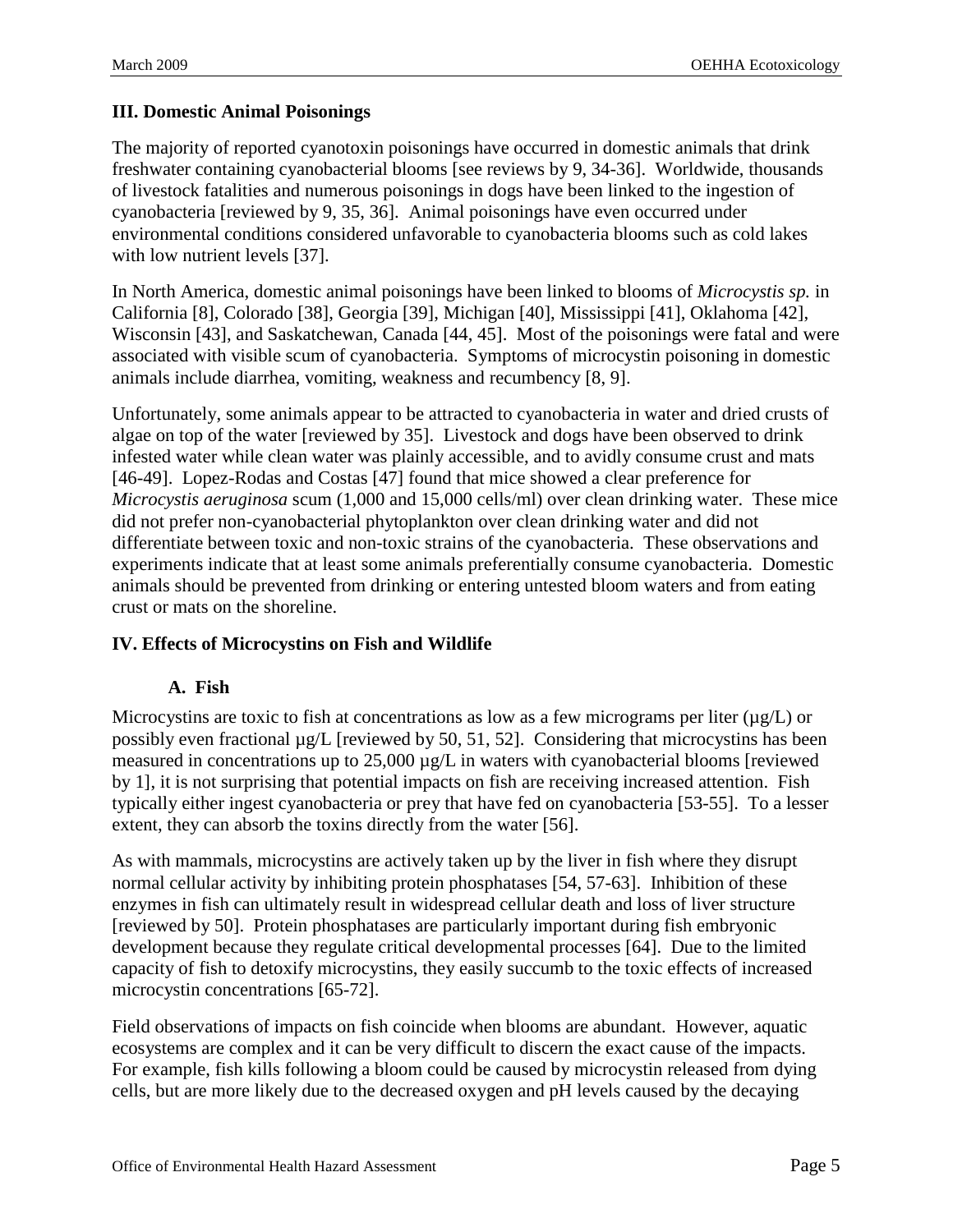bloom [see 51]. Consequently, the toxic effects of microcystins in fish have been studied experimentally using several different fish species and exposure routes.

Like small mammals, most studies on the immediate (acute) lethality of microcystins in fish have utilized IP injections of extracted microcystins to determine the dose that is lethal to half the test population (LD<sub>50</sub>). Reported LD<sub>50</sub> values of microcystins in fish range from 20 to 1500  $\mu$ g microcystin LR/kg body weight [reviewed by 50]. The large range of values could reflect variation between fish species, or differences in toxin extraction, purification, or measurement methods. As a group, mature fish are less sensitive to acute microcystin toxicity than mammals [1, 50]. Data from these acute studies are useful to make general comparisons between species. However, IP injections of microcystins are not analogous to field exposures since the toxin is absorbed faster and metabolized differently when administered into the abdominal cavity (as with the IP route) as compared to oral administration [see 51]. For example, IP injection of 50 µg MC/kg in carp killed all test fish while an oral dose of 250 µg MC/kg in similar carp resulted in no lethality and minimal liver damage [73]. No oral  $LD_{50}$  values were found for microcystins in fish. When developing loach were immersed in solutions of isolated MC-LR (over multiple days), the median lethal concentrations (LC<sub>50</sub>) were 164.3  $\mu$ g/L in embryos and 593.3  $\mu$ g/L in small hatched juveniles [74].

In nature, fish are most likely subject to sublethal impacts resulting from exposure to microcystins over days or weeks. Several studies have observed severe liver damage in fish following oral administration of microcystins, usually in the form of freeze-dried cyanobacterial cells. The sublethal microcystin concentrations shown below are commonly found in food items of fish during blooms. For example, a diet containing greater than 130 to 2,500 µg MC/kg diet wet weight (ww) for two or more weeks may result in sublethal effects in carp (based on 5 kg fish consuming 2% body weight/day). Microcystin concentrations in cyanobacterial blooms commonly reach 20,000  $\mu$ g MC/kg algae and have been reported as high as 129,000  $\mu$ g MC/kg algae [ww, converted from dry weight, 1]. Mussels, snails and zooplankton collected from areas with blooms have contained microcystin concentrations up to 2,500, 2,900 and 13,700  $\mu$ g MC/kg body weight (bw), respectively [ww, converted from dw, reviewed by 50]. These estimates indicate that fish exposed to typical microcystin producing blooms may be experiencing sublethal toxic effects (i.e., liver damage). This is in agreement with Carbis et al. [75], where the majority of common carp sampled from a lake with  $22,000 - 40,000 \mu$ g MC-LR/kg bloom material (ww, converted from dry) exhibited widespread liver damage consistent with microcystin toxicity.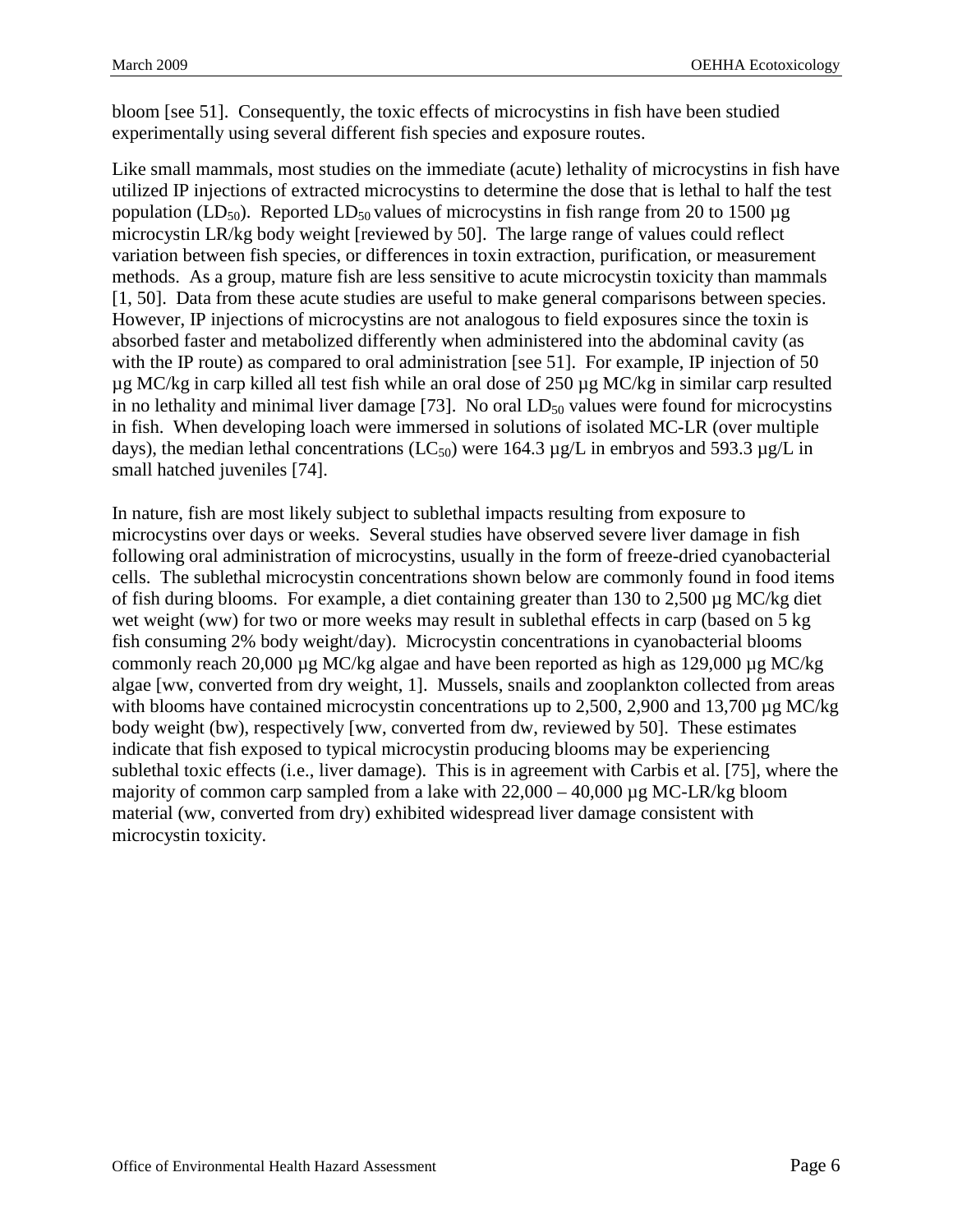|                 | <b>Dose</b>        | <b>Number</b> | <b>Exposure</b><br><b>Time</b> | <b>Total Dose</b> | <b>Sublethal</b>       |                   |
|-----------------|--------------------|---------------|--------------------------------|-------------------|------------------------|-------------------|
| Fish            | $(\mu g M C/kg)^1$ | of Doses      | (days)                         | $(\mu g MC/kg)$   | <b>Effect</b>          | Ref.              |
| Carp            |                    |               |                                |                   | Widespread liver       |                   |
| (adult)         | 2.5                | 16            | 16                             | 40                | damage                 | $[76]$            |
| Carp<br>(adult) | 50                 | 28            | 28                             | 1,400             | Severe liver<br>damage | $[77]$            |
|                 |                    |               |                                |                   |                        |                   |
| Carp            |                    |               |                                |                   | Severe liver and       |                   |
| (juvenile)      | 400                | $\mathbf{1}$  | $\mathbf{1}$                   | 400               | kidney damage          | $[78]$            |
| Trout           | 550                | 8             | $\overline{4}$                 | 4,400             | Severe liver<br>damage | $\left[53\right]$ |
|                 |                    |               |                                |                   | Severe liver           |                   |
| Perch           | 1,150              | 8             | $\overline{4}$                 | 9,200             | damage                 | $[79]$            |
|                 |                    |               |                                |                   | Significant            |                   |
|                 |                    |               |                                |                   | oxidative stress       |                   |
| Tilapia         | 1,200              | 21            | 21                             | 25,200            | in liver               | [80]              |

#### **Examples of the effects of sublethal oral microcystin doses in fish**

**1 MC-LR equivalents in administered cyanobacteria cells**

Additional sublethal effects of microcystins have been described in fish including effects on kidney, gill, growth, immune status and cardiac function [73, 81-84].

Developing fish appear to be very sensitive to chronic exposures to microcystins [reviewed by 50]. In general, exposure of embryos and larvae to environmentally relevant concentrations of microcystins has resulted in oxidative stress, reduced growth, developmental defects, and lethality, as well as the lack of significant impacts. Fish embryos can take up significant levels of dissolved microcystins from the surrounding water [85]. Exposures as low as 0.25 µg/L resulted in oxidative stress to zebrafish embryos [86]. Immersion of embryos and larvae in solutions of 0.5 - 50 µg MC/L for up to 30 days resulted in interferences with hatching, developmental defects, liver damage and/or increased mortality in several species including chub, carp, loach, trout and zebrafish [reviewed by 50]. Reported concentrations of microcystins in water (not cells) during blooms range from trace amounts to  $1,800 \mu g/L$  [median was  $2 \mu g/L$ , 1].

Maternal transport of microcystins from the female to developing eggs may be an additional exposure route to developing fish. Although this route has not been demonstrated for microcystins, experiments indicate that developing fish embryos would be more sensitive to maternal transport of microcystins compared to uptake from water [87, 88]. Microinjection of minute amounts of microcystin into medaka embryos significantly reduced survival rates [87]. Similar experiments in zebrafish resulted in significant disruption of development and reduced survival [88]. These studies reveal potential impacts of microcystin maternal transport. The precise mechanisms of exposure and effects in fish embryos have not been fully determined.

Extracts from cyanobacteria, with or without microcystins present, disrupt development and growth of fish [89, 90]. Most studies have utilized purified cyanotoxins to isolate specific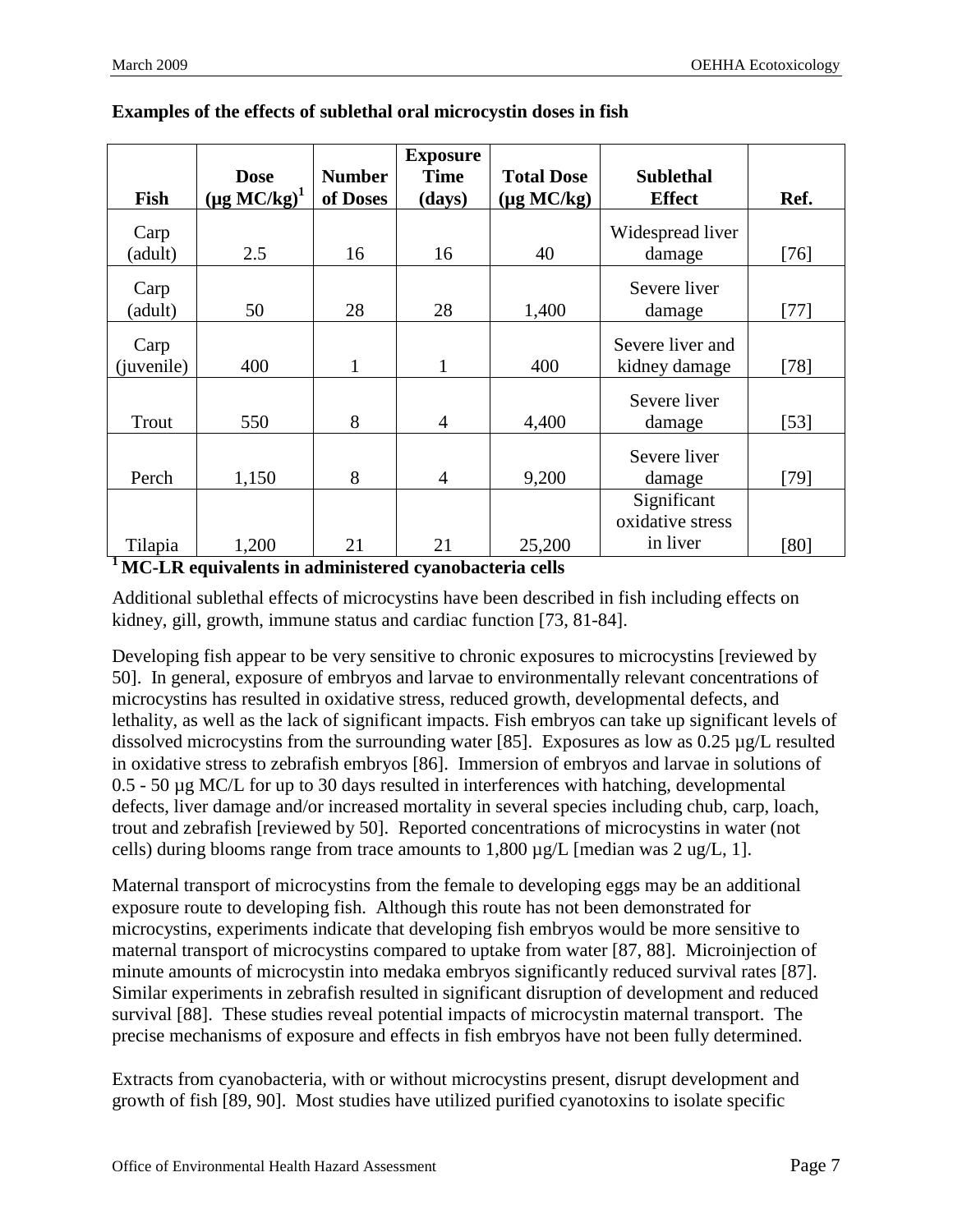toxicity thresholds and effects. However, most natural blooms contain more than one cyanobacteria species, many of which produce more than one toxin [reviewed by 1]. Typically, crude extracts of cyanobacteria elicit more severe effects in fish embryos and larvae than purified microcystins. Observed effects of exposure to crude extracts include increased oxidative stress, liver damage, gross malformations, osmoregulatory imbalance, and decreased survival [86, 91- 94].

## **B. Birds**

Bird deaths have been linked to cyanobacterial blooms in Canada and the United States since the early 1900s [reviewed by 9, 34]. Blooms of cyanobacterial species that produce microcystins and/or anatoxin-a have coincided with the deaths of ducks, gulls, songbirds, pheasants and hawks, as well as several other bird species. The severity of such bird kills have ranged from a few individuals to several thousand birds per incident. In California, high mortality in birds wintering at the Salton Sea has been linked to microcystins [2]. Levels of microcystins found in many of the dead birds were similar to those in mice exposed to lethal levels of this toxin. Microcystin poisoning has also been linked to the mortality and illness of great blue heron from Chesapeake Bay [2, 95].

In other countries, microcystins have also been specifically implicated in bird poisonings. In Japan, approximately 20 spot-billed ducks died at a pond containing a bloom of *M. aeruginosa* [96]. Bloom material contained high levels of microcystins and produced acute toxicity in a mouse bioassay that was consistent with the effects of the toxin. Waterfowl and other animals died at a reservoir containing an extensive *Microcystis sp.* bloom in South Africa [reviewed by 35]. Examined individuals showed liver damage consistent with acute and chronic microcystin toxicity. Furthermore, water from the reservoir was used to recreate the same effects in experimental animals.

Little experimental work has been completed in birds. Takahashi [97] reported an IP  $LD_{50}$  of 256 µg microcystin RR/kg in quail, which is low compared to that of mice [600 ug/kg, see 1]. Skocovska et al. [98] administered a daily oral dose of up to 46 µg microcystins, as *Microcystis sp.* biomass, to quail for up to 30 days. No mortality was observed during the experiment. However, histopathological lesions were observed in livers. More work is needed to better understand the impacts of microcystins on birds.

## **V. Conclusions**

The blue-green algae *Microcystis aeruginosa* can produce a family of toxins known as microcystins. They can cause liver damage that can lead to death in dogs and livestock. No known deaths have been reported in humans from the ingestion of microcystins. Fish and birds are also at risk for microcystin toxicity. Regardless of species, the mechanism of action is the same – the inhibition of protein phosphatase which causes primarily liver damage, but also affects other organs. Microcystins also act as a tumor promoter.

While microcystins are not as toxic as many natural toxins, they are becoming more and more ubiquitous in California, leading to greater opportunities for exposures. Microcystis blooms occur in quiet, warm waters that are nutrient-rich; the type of conditions that are found in lakes, reservoirs, dammed rivers, and even agricultural drainage ditches throughout the state.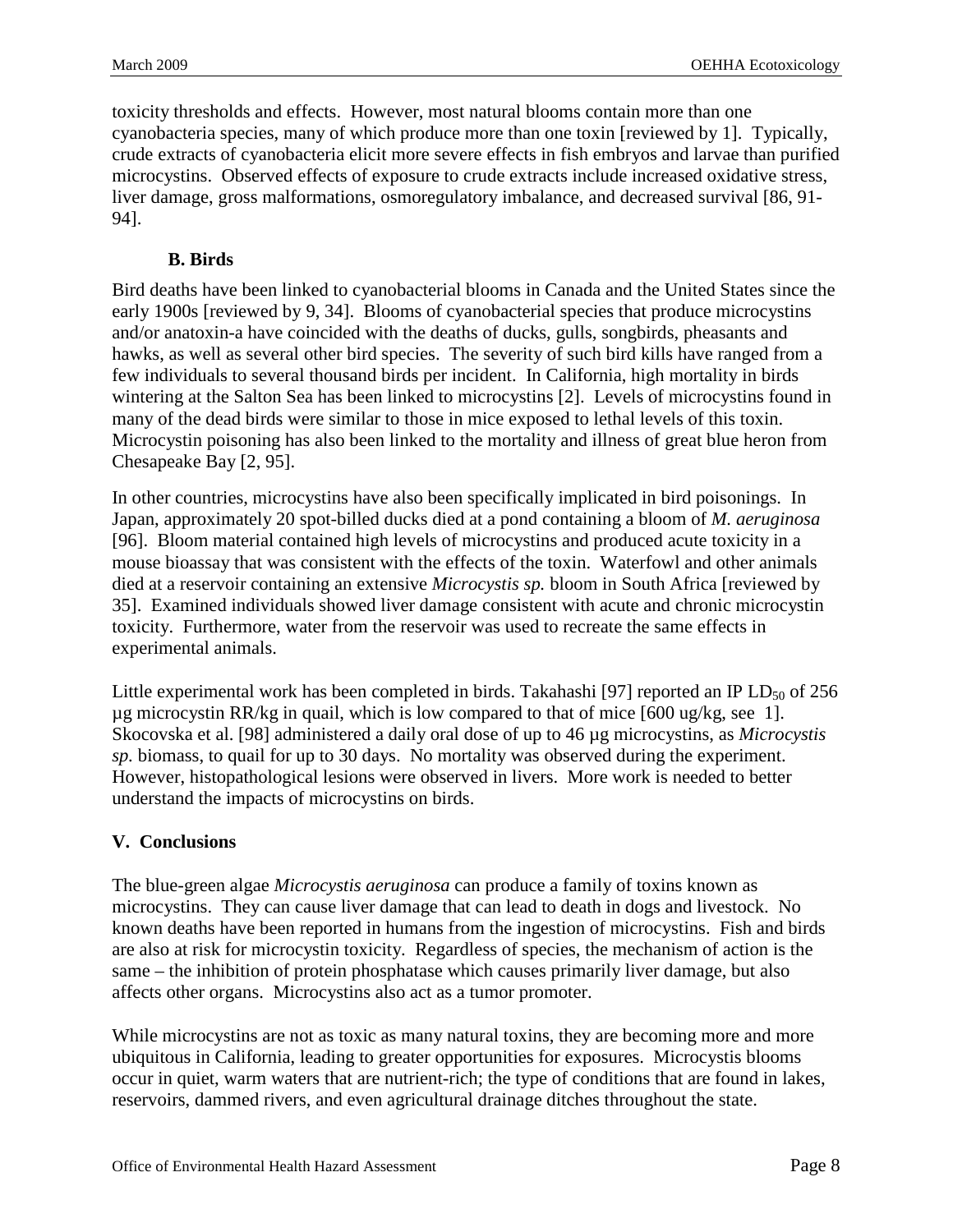Microcystins have also been detected in the Delta. Steps are being taken to begin to address this problem. In 2008, the Klamath River was added to the Clean Water Act's 303d list as an impaired waterbody as a result of microcystis blooms. It appears that some dams on this river will be removed along the Klamath, which should reduce the frequency or possibly eliminate toxic blooms. Affirmative steps such as these will help reduce the risk of exposure and adverse effects associated with microcystins.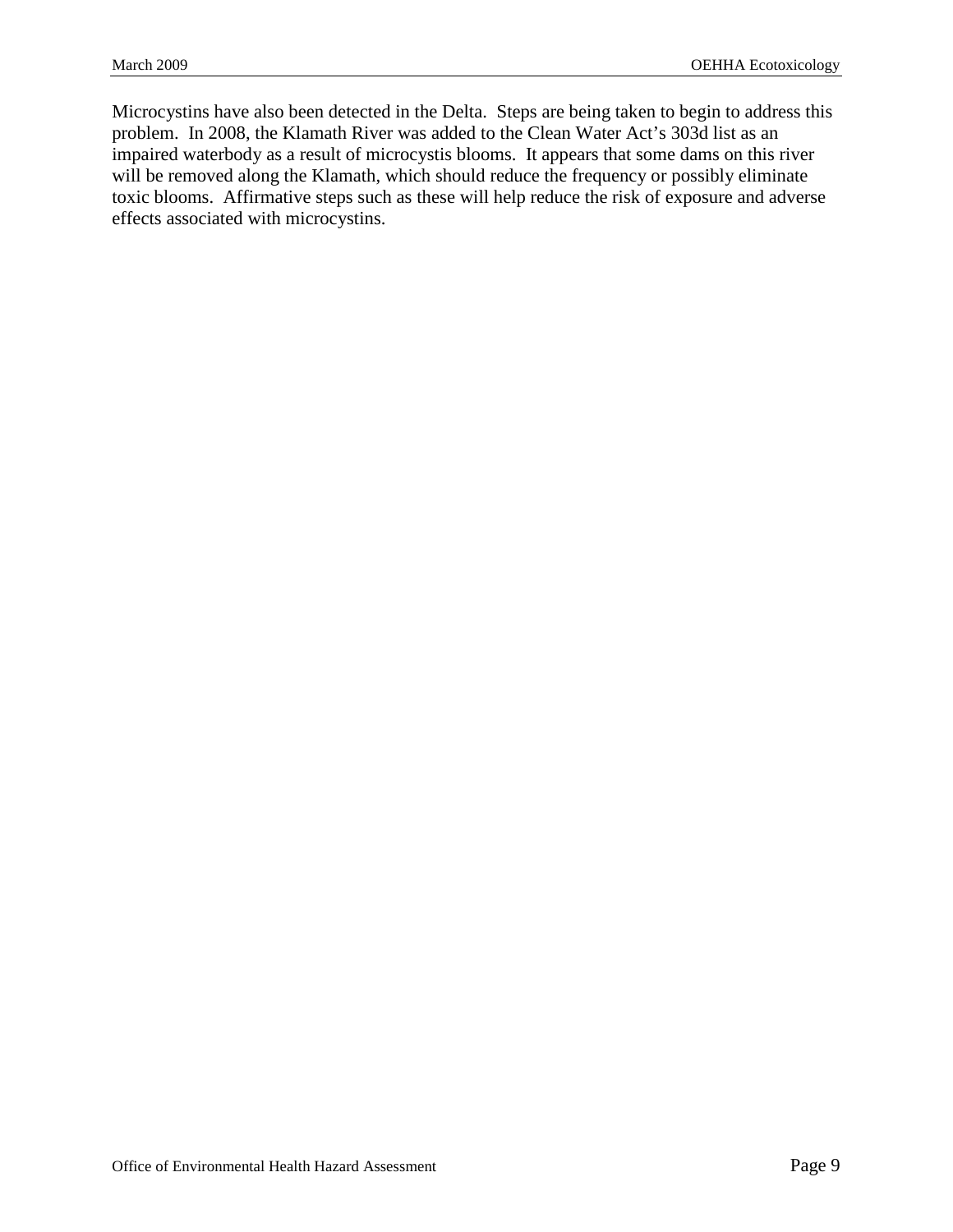#### **Literature Cited**

- 1. WHO, *Toxic Cyanobacteria in Water: A guide to their public health consequences, monitoring and management*. 1999, Routledge: London and New York.
- 2. Carmichael, W.W. and R. Li, *Cyanobacteria toxins in the Salton Sea.* Saline Systems, 2006. **2**: p. 5.
- 3. Siskiyou County. 2006; Available from: [http://www.co.siskiyou.ca.us/phs/publichealth/news.htm#algae.](http://www.co.siskiyou.ca.us/phs/publichealth/news.htm#algae)
- 4. Kann, J., *Toxic Cyanobacteria Results for Copco/Iron Gate Reservoirs: September 18-19, 2007*. 2007, AQUATIC ECOSYSTEM SCIENCES LLC: Ashland, OR.
- 5. Izaguirre, G., A.D. Jungblut, and B.A. Neilan, *Benthic cyanobacteria (Oscillatoriaceae) that produce microcystin-LR, isolated from four reservoirs in southern California.* Water Res, 2007. **41**: p. 492 - 498.
- 6. Lehman, P., et al., *The influence of environmental conditions on the seasonal variation of Microcystis cell density and microcystins concentration in San Francisco Estuary.* Hydrobiologia, 2008. **600**(1): p. 187-204.
- 7. Lehman, P.W., et al., *Distribution and toxicity of a new colonial Microcystis aeruginosa bloom in the San Francisco Bay Estuary, California.* Hydrobiologia, 2005. **541**: p. 87-99.
- 8. DeVries, S.E., et al., *Clinical and pathologic findings of blue-green algae (Microcystis aeruginosa) intoxication in a dog.* Journal of Veterinary Diagnostic Investigation, 1993. **5**(3): p. 403.
- 9. Briand, J.F., et al., *Health hazards for terrestrial vertebrates from toxic cyanobacteria in surface water ecosystems.* Vet Res, 2003. **34**(4): p. 361-77.
- 10. Harada, K.I., et al., *Stability of microcystins from cyanobacteria. III. Effect of pH and temperature.* Phycologia, 1996. **35**(6): p. 83-88.
- 11. Tsuji, K., et al., *Stability of microcystins from cyanobacteria--II. Effect of UV light on decomposition and isomerization.* Toxicon, 1995. **33**(12): p. 1619-31.
- 12. Rapala, J., et al., *Paucibacter toxinivorans gen. nov., sp. nov., a bacterium that degrades cyclic cyanobacterial hepatotoxins microcystins and nodularin.* Int J Syst Evol Microbiol, 2005. **55**(Pt 4): p. 1563-8.
- 13. Rapala, J., et al., *Anatoxin-a concentration in Anabaena and Aphanizomenon at different environmental conditions and comparison of growth by toxic and non-toxic Anabaena strains, a laboratory study,.* J. App. Phycol., 1993. **5**: p. 581-591.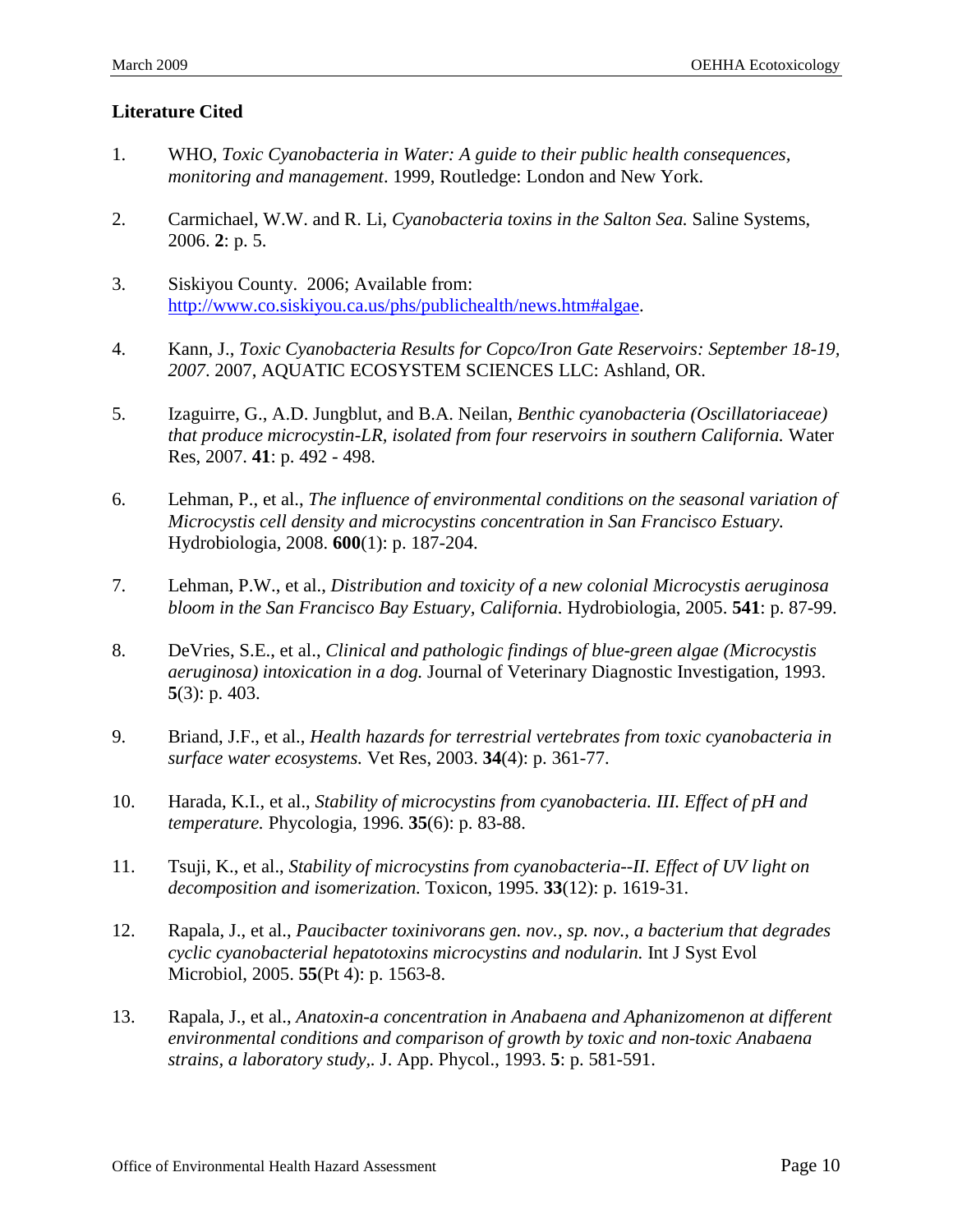- 14. Lahti, K., et al., *Occurrence of microcystins in raw water sources and treated drinking water of Finnish waterworks.* Water Sci Technol, 2001. **43**(12): p. 225-8.
- 15. Jones, G., I.R. Falconer, and R.M. Wilkins, *Persistence of cyclic peptide toxins in dried <I>Microcystis aeruginosa</I> crusts from lake Mokoan, Australia.* Environmental Toxicology & Water Quality, 1995. **10**(1): p. 19-24.
- 16. Jochimsen, E.M., et al., *Liver failure and death after exposure to microcystins at a hemodialysis center in Brazil.* N Engl J Med, 1998. **338**(13): p. 873-8.
- 17. Azevedo, S.M., et al., *Human intoxication by microcystins during renal dialysis treatment in Caruaru-Brazil.* Toxicology, 2002. **181-182**: p. 441-6.
- 18. Slatkin, D.N., et al., *Atypical pulmonary thrombosis caused by a toxic cyanobacterial peptide.* Science, 1983. **220**(4604): p. 1383-5.
- 19. Adams, W.H., et al., *Pathophysiology of cyanoginosin-LR: in vivo and in vitro studies.* Toxicol Appl Pharmacol, 1988. **96**(2): p. 248-57.
- 20. Yoshida, T., et al., *Acute oral toxicity of microcystin-LR, a cyanobacterial hepatotoxin, in mice.* Nat Toxins, 1997. **5**(3): p. 91-5.
- 21. Hooser, S.B., *Fulminant hepatocyte apoptosis in vivo following microcystin-LR administration to rats.* Toxicol Pathol, 2000. **28**(5): p. 726-33.
- 22. *Apoptosis*. 2008.
- 23. Fu, W.Y., et al., *Altered expression of p53, Bcl-2 and Bax induced by microcystin-LR in vivo and in vitro.* Toxicon, 2005. **46**(2): p. 171-7.
- 24. Yoshizawa, S., et al., *Inhibition of protein phosphatases by microcystins and nodularin associated with hepatotoxicity.* J Cancer Res Clin Oncol, 1990. **116**(6): p. 609-14.
- 25. IARC, *Ingested nitrates and nitrites, and cyanobacterial peptide toxins*. 2006, International Agency for Research on Cancer.
- 26. Grosse, Y., et al., *Carcinogenicity of nitrate, nitrite, and cyanobacterial peptide toxins.* Lancet Oncol, 2006. **7**(8): p. 628-9.
- 27. Falconer, I.R., *Tumor promotion and liver injury caused by oral consumption of cyanobacteria.* Environmental Toxicology & Water Quality, 1991. **6**(2): p. 177 - 184.
- 28. Falconer, I.R., et al., *Effect of the cyanobacterial (blue-green algal) toxins from Microcystis aeruginosa on isolated enterocytes from the chicken small intestine.* Toxicon, 1992. **30**(7): p. 790-3.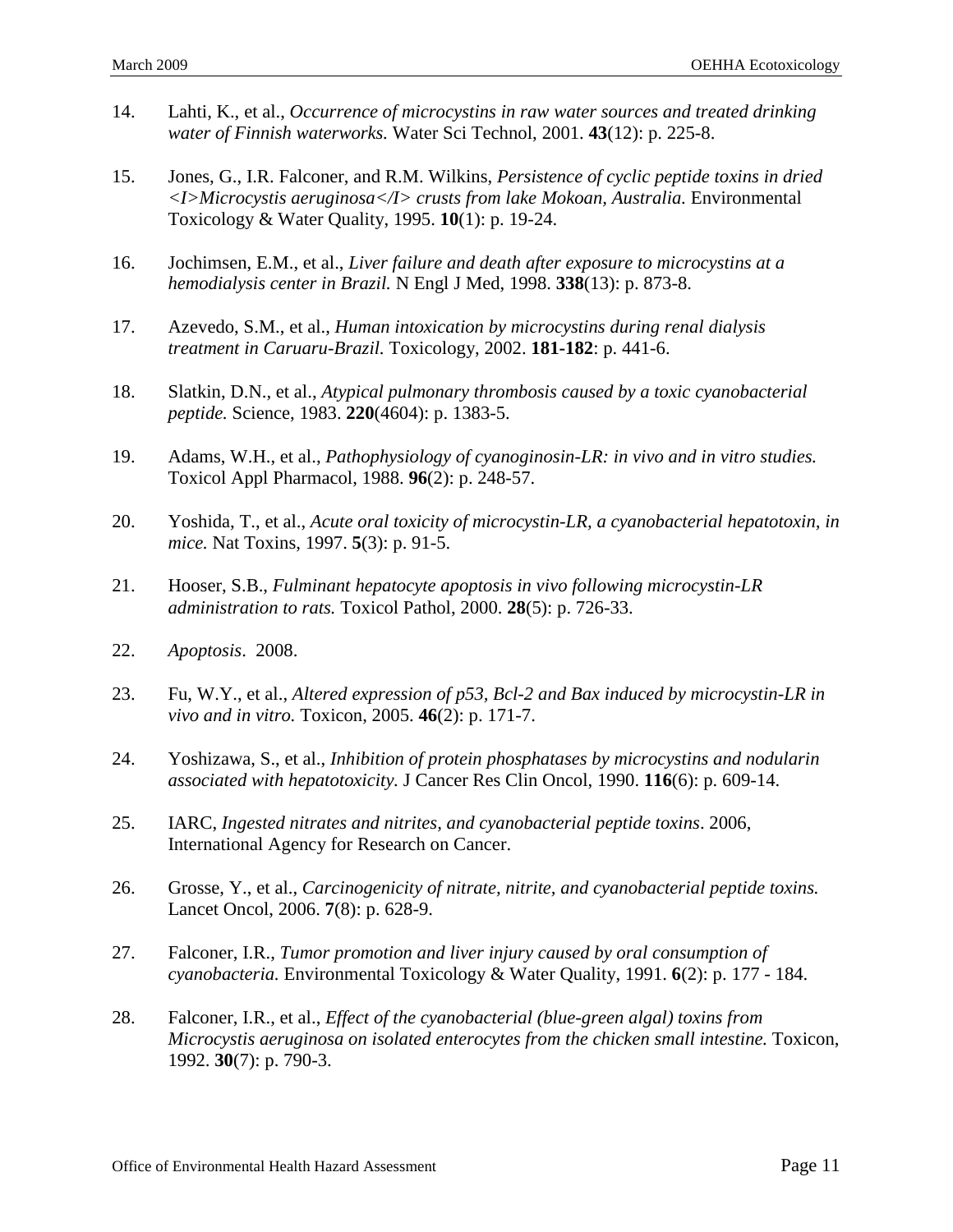- 29. Nishiwaki-Matsushima, R., et al., *Liver tumor promotion by the cyanobacterial cyclic peptide toxin microcystin-LR.* J Cancer Res Clin Oncol, 1992. **118**(6): p. 420-4.
- 30. Falconer, I.R. and A.R. Humpage, *TUMOUR PROMOTION BY CYANOBACTERIAL TOXINS.* Phycologia, 1996. **35**(6): p. 74-79.
- 31. Fawell, J.K., C.P. James, and H.A. James, *Toxins from blue-green algae: Toxicological assessment of microcystin-LR and a method for its determination in water*. 1994, Water Research Centre: Medmenham, UK. p. 1-46.
- 32. Fawell, J.K. and H.A. James, *Toxins from blue-green algae: Toxicological assessment of anatoxin-a and a method for its determination in reservior water*. 1994, Foundation for Water Research: Marlow, Bucks, England.
- 33. WHO, *Guidelines for Drinking-water Quality*. THIRD EDITION ed. 2004: WORLD HEALTH ORGANIZATION.
- 34. Landsberg, J.H., *The Effects of Harmful Algal Blooms on Aquatic Organisms.* Reviews in Fisheries Science, 2002. **10**(2): p. 113-390.
- 35. Stewart, I., A.A. Seawright, and G.R. Shaw, *Cyanobacterial poisoning in livestock, wild mammals and birds – an overview*, in *Cyanobacterial Harmful Algal Blooms State of the Science and Research Needs*, H.K. Hudnell, Editor. 2008, Springer.
- 36. Schwimmer, D. and M. Schwimmer, *Medical Aspects of Phycology*, in *Algae, Man, and the Environment: Proceedings of an International Symposium [held At] Syracuse University June 18-30, 1967*, D. Jackson, Editor. 1968, Syracuse University Press: Syracuse. p. 279–358.
- 37. Mez, K., et al., *Identification of a microcystin in benthic cyanobacteria linked to cattle deaths on alpine pastures in Switzerland.* European Journal of Phycology, 1997. **32**: p. 111-117.
- 38. Puschner, B., et al., *Blue-green algae toxicosis in cattle.* J Am Vet Med Assoc, 1998. **213**(11): p. 1605-7, 1571.
- 39. Frazier, K., et al., *Microcystin toxicosis in cattle due to overgrowth of blue-green algae.* Vet Hum Toxicol, 1998. **40**(1): p. 23-4.
- 40. Fitzgerald, S.D. and R.H. Poppenga, *Toxicosis due to microcystin hepatotoxins in three Holstein heifers.* J Vet Diagn Invest, 1993. **5**(4): p. 651-653.
- 41. Kerr, L.A., C.P. McCoy, and D. Eaves, *Blue-green algae toxicosis in five dairy cows.* J Am Vet Med Assoc, 1987. **191**(7): p. 829-30.
- 42. Short, S.B. and C. Edwards, *Blue-green algae toxicoses in Oklahoma.* Vet Hum Toxicol, 1990. **32**: p. 558-560.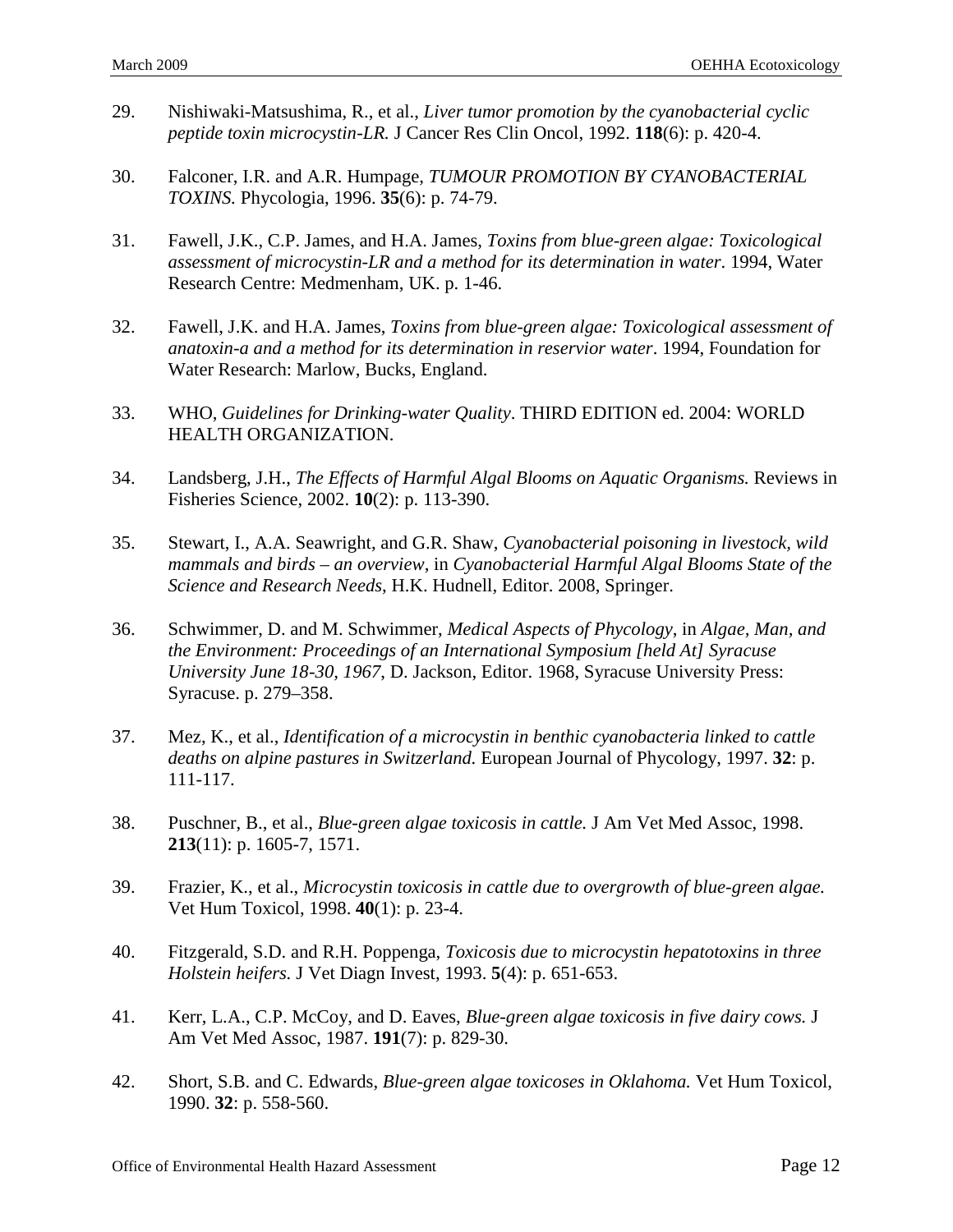- 43. Galey, F.D., et al., *Blue-green algae (Microcystis aeruginosa) hepatotoxicosis in dairy cows.* Am J Vet Res, 1987. **48**(9): p. 1415-20.
- 44. Dillenberg, H.O. and M.K. Dehnel, *Toxic waterbloom in Saskatchewan, 1959.* Can Med Assoc J, 1960. **83**: p. 1151-4.
- 45. Senior, V.E., *Algal poisoning in Saskatchewan.* Can J Comp Med, 1960. **24**: p. 26-31.
- 46. Codd, G.A., et al., *Fatal attraction to cyanobacteria?* Nature, 1992. **359**(6391): p. 110-1.
- 47. Lopez Rodas, V. and E. Costas, *Preference of mice to consume Microcystis aeruginosa (toxin-producing cyanobacteria): a possible explanation for numerous fatalities of livestock and wildlife.* Res Vet Sci, 1999. **67**(1): p. 107-10.
- 48. Carbis, C.R., et al., *A biochemical profile for predicting the chronic exposure of sheep to Microcystis aeruginosa, an hepatotoxic species of blue-green alga.* Res Vet Sci, 1994. **57**(3): p. 310-6.
- 49. Carbis, C.R., et al., *Recovery of hepatic function and latent mortalities in sheep exposed to the blue-green alga Microcystis aeruginosa.* The Veterinary Record, 1995. **137**(1): p. 12-15.
- 50. Malbrouck, C. and P. Kestemont, *Effects of microcystins on fish.* Environ Toxicol Chem, 2006. **25**(1): p. 72-86.
- 51. Ibelings, B.W. and K.E. Havens, *Cyanobacterial toxins: a qualitative meta–analysis of concentrations, dosage and effects in freshwater, estuarine and marine biota*, in *International Symposium on Cyanobacterial Harmful Algal Blooms (ISOC-HAB)*, H.H. Kenneth, Editor. 2007. p. 685-744.
- 52. Wiegand, C. and S. Pflugmacher, *Ecotoxicological effects of selected cyanobacterial secondary metabolites: a short review.* Toxicol Appl Pharmacol, 2005. **203**(3): p. 201-18.
- 53. Tencalla, F.G., D.R. Dietrich, and C. Schlatter, *Toxicity of Microcystis aeruginosa peptide toxin to yearling rainbow trout (Oncorhynchus mykiss).* Aquatic Toxicology, 1994. **30**(3): p. 215-224.
- 54. Tencalla, F. and D. Dietrich, *Biochemical characterization of microcystin toxicity in rainbow trout (Oncorhynchus mykiss).* Toxicon, 1997. **35**(4): p. 583-95.
- 55. Fischer, W.J., et al., *Microcystin-LR toxicodynamics, induced pathology, and immunohistochemical localization in livers of blue-green algae exposed rainbow trout (oncorhynchus mykiss).* Toxicol Sci, 2000. **54**(2): p. 365-73.
- 56. Phillips, M.J., et al., *The toxicity of the cyanobacterium Microcystis aeruginosa to rainbow trout, Salmo gairdneri Richardson.* Journal of Fish Diseases, 1985. **8**(4): p. 339- 344.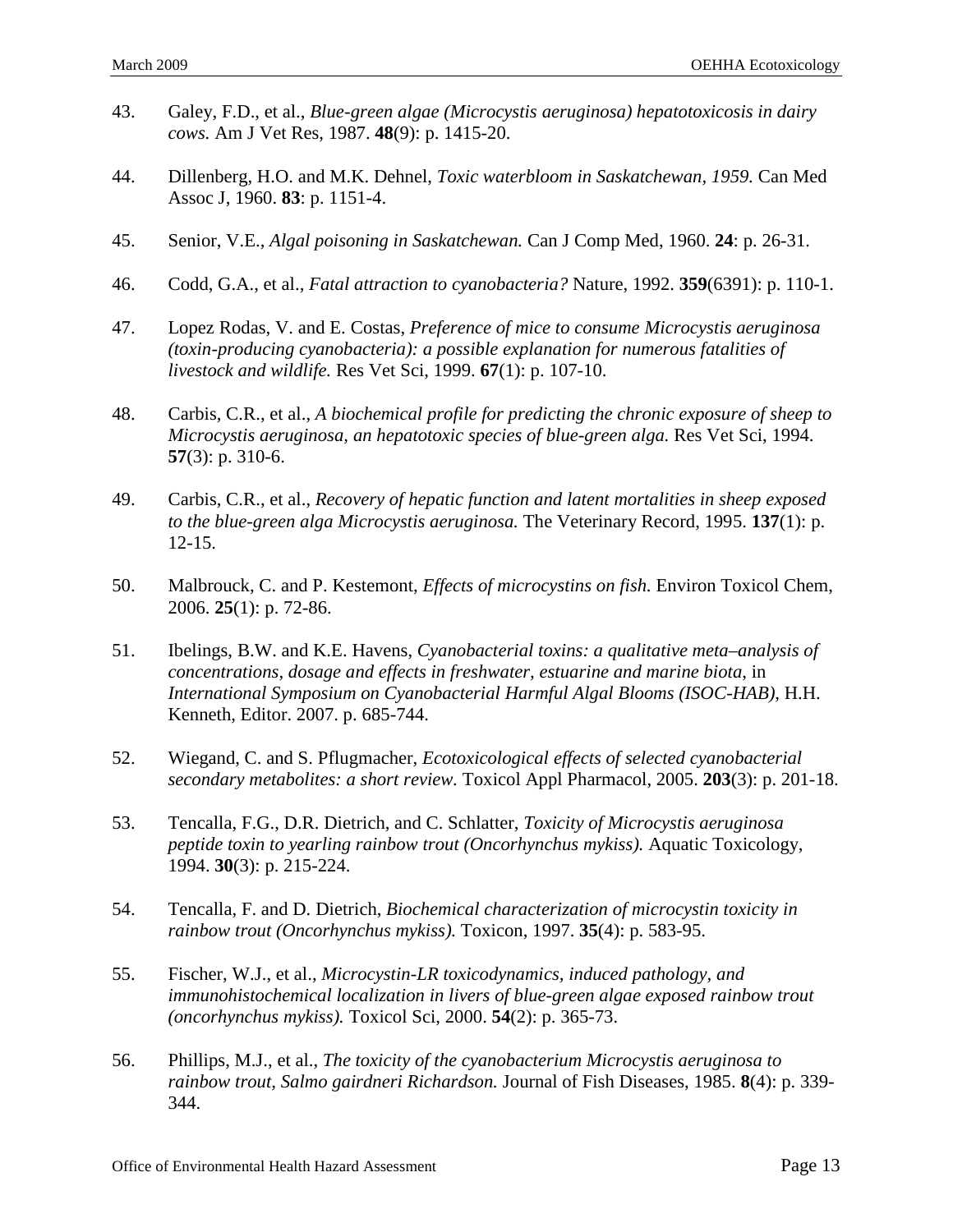- 57. Boaru, D.A., N. Dragos, and K. Schirmer, *Microcystin-LR induced cellular effects in mammalian and fish primary hepatocyte cultures and cell lines: a comparative study.* Toxicology, 2006. **218**(2-3): p. 134-48.
- 58. Meier-Abt, F., et al., *The organic anion transport polypeptide 1d1 (Oatp1d1) mediates hepatocellular uptake of phalloidin and microcystin into skate liver.* Toxicol Appl Pharmacol, 2007. **218**(3): p. 274-9.
- 59. Wolff, N.A., et al., *Expression cloning and characterization of a renal organic anion transporter from winter flounder.* FEBS Lett, 1997. **417**(3): p. 287-91.
- 60. Malbrouck, C., et al., *Effect of microcystin-LR on protein phosphatase activity and glycogen content in isolated hepatocytes of fed and fasted juvenile goldfish Carassius auratus L.* Toxicon, 2004. **44**(8): p. 927-32.
- 61. Runnegar, M., et al., *Hepatic toxicity and persistence of ser/thr protein phosphatase inhibition by microcystin in the little skate Raja erinacea.* Toxicol Appl Pharmacol, 1999. **161**(1): p. 40-9.
- 62. Andersen, R.J., et al., *Chemical and biological evidence links microcystins to salmon 'netpen liver disease'.* Toxicon, 1993. **31**(10): p. 1315-23.
- 63. Williams, D.E., et al., *Evidence for a covalently bound form of microcystin-LR in salmon liver and dungeness crab larvae.* Chemical Research in Toxicology, 1997. **10**(4): p. 463- 469.
- 64. Gotz, J., et al., *Distinct role of protein phosphatase 2A subunit C[alpha] in the regulation of E-cadherin and [beta]-catenin during development.* Mechanisms of Development, 2000. **93**(1-2): p. 83-93.
- 65. Pflugmacher, S., et al., *Identification of an enzymatically formed glutathione conjugate of the cyanobacterial hepatotoxin microcystin-LR: the first step of detoxication.* Biochim Biophys Acta, 1998. **1425**(3): p. 527-33.
- 66. Kondo, F., et al., *Formation, characterization, and toxicity of the glutathione and cysteine conjugates of toxic heptapeptide microcystins.* Chem Res Toxicol, 1992. **5**(5): p. 591-6.
- 67. Metcalf, J.S., et al., *Immuno-crossreactivity and toxicity assessment of conjugation products of the cyanobacterial toxin, microcystin-LR.* FEMS Microbiol Lett, 2000. **189**(2): p. 155-8.
- 68. Sahin, A., et al., *Biliary excretion of biochemically active cyanobacteria (blue-green algae) hepatotoxins in fish.* Toxicology, 1996. **106**(1-3): p. 123-30.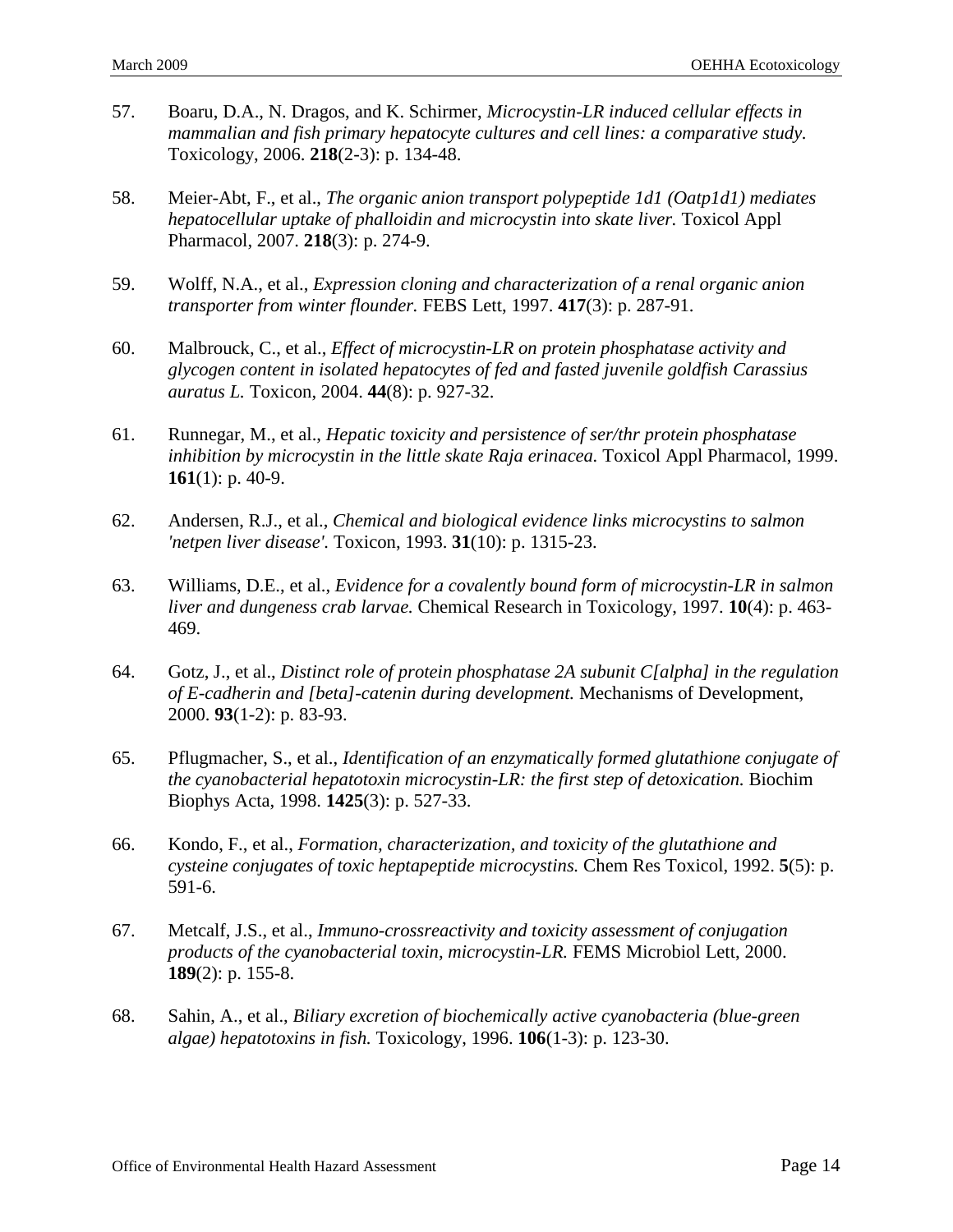- 69. Mohamed, Z.A. and A.A. Hussein, *Depuration of microcystins in tilapia fish exposed to natural populations of toxic cyanobacteria: a laboratory study.* Ecotoxicol Environ Saf, 2006. **63**(3): p. 424-9.
- 70. Li, X., et al., *Responses of antioxidant systems in the hepatocytes of common carp (Cyprinus carpio L.) to the toxicity of microcystin-LR.* Toxicon, 2003. **42**(1): p. 85-9.
- 71. Li, L., et al., *Sequential ultrastructural and biochemical changes induced in vivo by the hepatotoxic microcystins in liver of the phytoplanktivorous silver carp Hypophthalmichthys molitrix.* Comp Biochem Physiol C Toxicol Pharmacol, 2007. **146**(3): p. 357-67.
- 72. Jayaraj, R., T. Anand, and P.V. Rao, *Activity and gene expression profile of certain antioxidant enzymes to microcystin-LR induced oxidative stress in mice.* Toxicology, 2006. **220**(2-3): p. 136-46.
- 73. Carbis, C.R., et al., *The histopathology of carp, Cyprinus carpio L., exposed to microcystins by gavage, immersion and intraperitoneal administration.* Journal of fish diseases. Oxford, 1996. **19**(3): p. 199-207.
- 74. Liu, Y., et al., *The toxic effects of microcystin-LR on embryo-larval and juvenile development of loach, Misguruns mizolepis Gunthe.* Toxicon, 2002. **40**(4): p. 395-9.
- 75. Carbis, C.R., et al., *A study of feral carp, Cyprinus carpio L., exposed to Microcystis aeruginosa at Lake Mokoan, Australia, and possible implications for fish health.* Journal of Fish Diseases, 1997. **20**(2): p. 81-91.
- 76. Carbis, C.R., et al., *The effects of microcystins on the serum biochemistry of carp, Cyprinus carpio L., when the toxins are administered by gavage, immersion and intraperitoneal routes.* Journal of Fish Diseases, 1996. **19**(2): p. 151-159.
- 77. Li, X.Y., et al., *Subchronic oral toxicity of microcystin in common carp (Cyprinus carpio L.) exposed to Microcystis under laboratory conditions.* Toxicon, 2004. **44**(8): p. 821-7.
- 78. Fischer, W.J. and D.R. Dietrich, *Pathological and biochemical characterization of microcystin-induced hepatopancreas and kidney damage in carp (Cyprinus carpio).* Toxicol Appl Pharmacol, 2000. **164**(1): p. 73-81.
- 79. Ibelings, B.W., et al., *Distribution of microcystins in a lake foodweb: no evidence for biomagnification.* Microb Ecol, 2005. **49**(4): p. 487-500.
- 80. Jos, A., et al., *Toxic cyanobacterial cells containing microcystins induce oxidative stress in exposed tilapia fish (Oreochromis sp.) under laboratory conditions.* Aquat Toxicol, 2005. **72**(3): p. 261-71.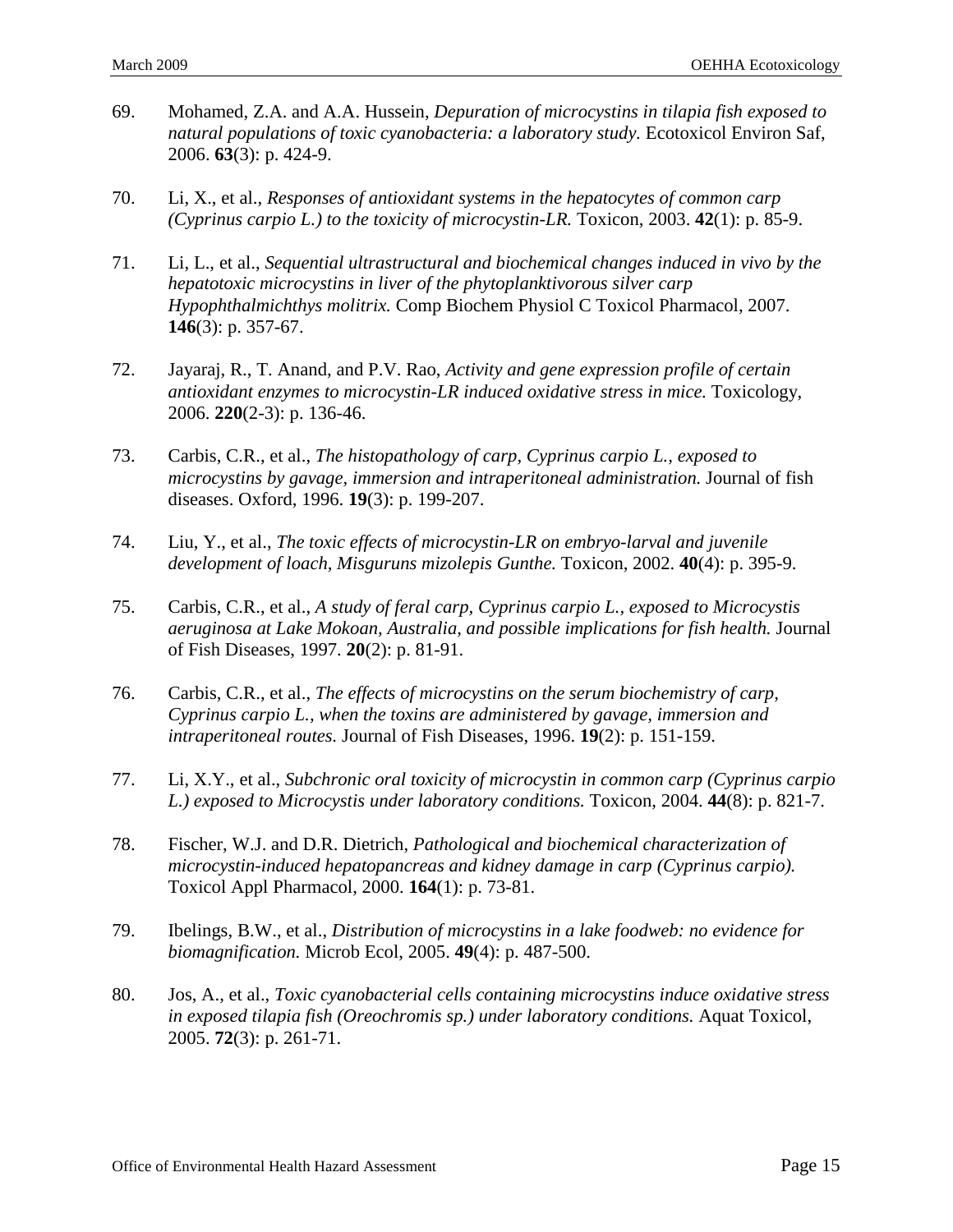- 81. Zambrano, F. and E. Canelo, *Effects of microcystin-LR on the partial reactions of the Na(+)-K+ pump of the gill of carp (Cyprinus carpio Linneo).* Toxicon, 1996. **34**(4): p. 451-8.
- 82. Bury, N.R., F.B. Eddy, and G.A. Codd, *The effects of the cyanobacterium Microcystis aeruginosa, the cyanobacterial hepatotoxin microcystin-LR, and ammonia on growth rate and ionic regulation of brown trout.* Journal of Fish Biology, 1995. **46**(6): p. 1042- 1054.
- 83. Palíková, M., et al., *The effect of Pure Microcystin LR and Biomass of Blue-Green Algae on Selected Immunological Indices of Carp (Cyprinus carpio L. ) and Silver Carp (Hypophthalmichthys molitrix,Val.).* Acta vet. Brno, 1998. **67**(4): p. 265-272.
- 84. Best, J.H., F.B. Eddy, and G.A. Codd, *Effects of purified microcystin-LR and cell extracts of Microcystis strains PCC 7813 and CYA 43 on cardiac function in brown trout (Salmo trutta) alevins.* Fish Physiology and Biochemistry, 2001. **24**(3): p. 171-178.
- 85. Wiegand, C., et al., *Uptake and effects of microcystin-LR on detoxication enzymes of early life stages of the zebra fish (Danio rerio).* Environmental Toxicology, 1999. **14**(1): p. 89-95.
- 86. Pietsch, C., et al., *The effects of a cyanobacterial crude extract on different aquatic organisms: evidence for cyanobacterial toxin modulating factors.* Environ Toxicol, 2001. **16**(6): p. 535-42.
- 87. Jacquet, C., et al., *Effects of microcystin-LR on development of medaka fish embryos (Oryzias latipes).* Toxicon, 2004. **43**(2): p. 141-7.
- 88. Wang, P.J., et al., *Inhibition of embryonic development by microcystin-LR in zebrafish, Danio rerio.* Toxicon, 2005. **45**(3): p. 303-8.
- 89. Kamjunke, N., et al., *Assimilation of different cyanobacteria as food and the consequences for internal energy stores of juvenile roach.* Journal of Fish Biology, 2002. **60**(3): p. 731-738.
- 90. Bury, N.R., F.B. Eddy, and G.A. Codd, *Stress responses of brown trout, Salmo Trutta L., to the cyanobacterium, Microcystis aeruginosa.* Environmental Toxicology and Water Quality, 1996. **11**(3): p. 187-193.
- 91. Oberemm, A., et al., *Effects of cyanobacterial toxins and aqueous crude extracts of cyanobacteria on the development of fish and amphibians.* Environmental Toxicology, 1999. **14**(1): p. 77-88.
- 92. Oberemm, A., J. Fastner, and C. Steinberg, *Effects of MC-LR and cyanobacterial crude extracts on embryo-larval development of zebrafish.* Water Res, 1997. **31**: p. 2918-2921.